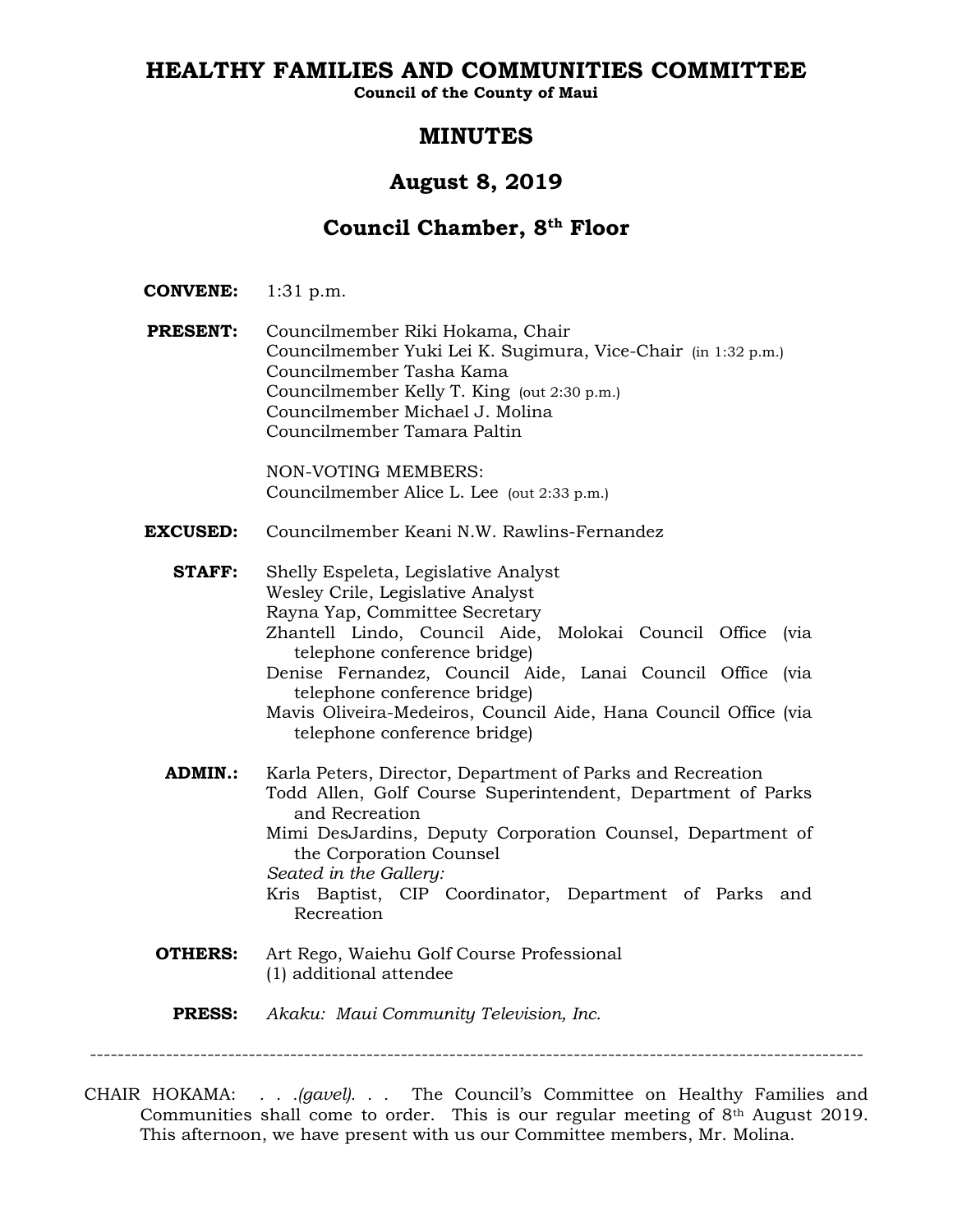- COUNCILMEMBER MOLINA: Good afternoon, Chair.
- CHAIR HOKAMA: Ms. King, Ms. Paltin, and Ms. Kama.
- COUNCILMEMBER KAMA: Good afternoon, Chair.
- COUNCILMEMBER PALTIN: Aloha, auinala.
- CHAIR HOKAMA: Thank you. Thank you. And we welcome, of course, Ms. Lee --
- COUNCILMEMBER LEE: Thank you, Mr. Chair.
- CHAIR HOKAMA: --joining us this afternoon. So, before this, I'll ask the Staff here if we have any requests for testimony today. We have no requests either at the District Offices or in Council, but I would ask, once more, the District Offices, since we do not have visual sight. On East Maui, is there anyone wishing to provide testimony, please?
- MS. OLIVEIRA-MEDEIROS: Aloha, this is East Maui District Office, Mavis. There is nobody here waiting to testify.
- CHAIR HOKAMA: Mahalo. On Lanai, is there anyone wishing to provide testimony, please?
- MS. FERNANDEZ: Good afternoon, Chair. There are no testifiers at the Lanai District Office.
- CHAIR HOKAMA: Okay, thank you very much. And we were informed that Molokai has no testifiers in our Molokai Office. Okay, with none being requested in the Chambers, with no objection, we shall close testimony, Members.
- COUNCILMEMBERS: No objections.
- CHAIR HOKAMA: Thank you. Testimony is closed. And now we also welcome our Vice-Chair, Ms. Sugimura.
- VICE-CHAIR SUGIMURA: Good afternoon, Chair.
- CHAIR HOKAMA: Good afternoon.
- **ITEM HFC-25: MUNICIPAL GOLF COURSE COMPARISONS, WAIEHU GOLF COURSE**  (CC 19-288)
- CHAIR HOKAMA: Okay, we have one item this afternoon, HFC-25. This is under the heading of Municipal Golf Course Comparisons, Waiehu Golf Course. We have communications, one is 19-288 from our colleague, Ms. Lee, relating to the Waiehu Golf Course and her request regarding comparisons to other municipality courses in our State. And we have a correspondence dated July 24, from Member Lee,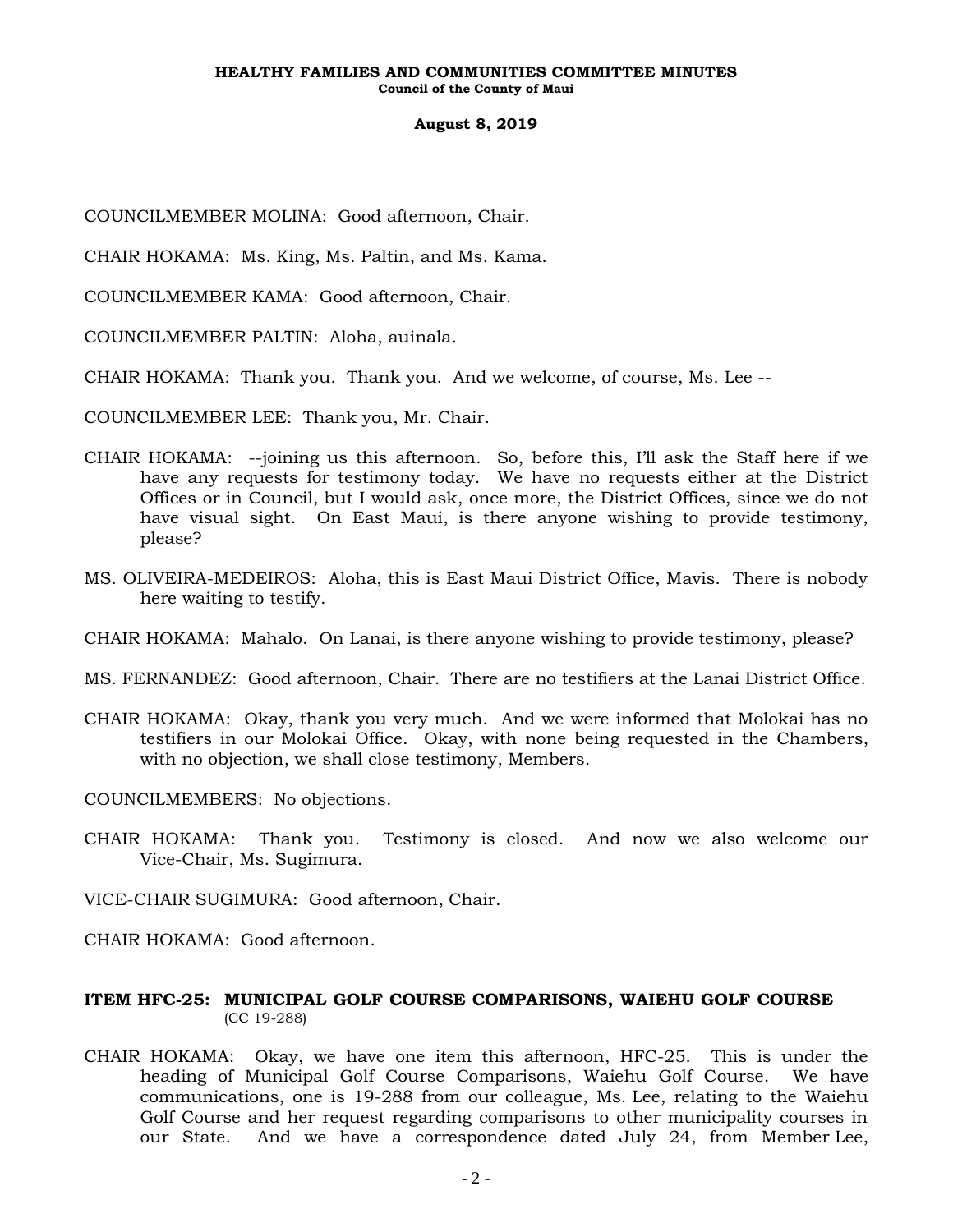transmitting a document entitled Hawaii Municipal Golf Course Fee Comparisons Fiscal Year '19. Okay, with that, I'm going to ask Ms. Lee for some comments, since she did submit the communication, and then I'll ask the Department for comment, but I would like to give Ms. Lee her opportunity.

- COUNCILMEMBER LEE: Thank you, Mr. Chair. Yes, I want to thank you for scheduling this item. This item is a result of what the Members decided in Budget Committee and this, and that was to raise the rates for non-residents and for out-of-state residents. So, meaning, non-residents, meaning out of the County, and the other one, out of the State. Now, I just want you to know, Mr. Chair, that there are just two important things in my life, my family and my golf clubs, that's it. Anyway, and I go to Waiehu a lot, on a regular basis, almost every single weekend, sometimes twice. So, I'm very familiar with the operations and I'm very familiar with the golfers and the types of golfers that go to Waiehu and I have seen a steady decline in the out-of-state and the out-of-county golfers, yet, they subsidize a substantial amount of the budget for Waiehu. You know, those who come from out-of-state, I think pay something like five or six times the local rate and the, even those from Oahu and other counties, they pay like four times the normal rate and, which is unfortunate, because the people who come from, let's say, Oahu or other counties, they are usually relatives of the people on Maui. They are like the Okinawan Club, the Hawaiian Men, the Hawaiian Women. You have class reunions, and people, your classmates who now live on Oahu or different islands, come and they have little golf tournaments, family reunions and so forth. And for other municipalities, they don't charge, they don't charge as Maui does. And then for the other people, the people who are from out-of-state, their numbers have been dwindling and I think the Department is going to go over that in a minute, but you're going to see that the numbers have dwindled, you know, substantially and it's not only because there have been repairs and changes to the course recently. To me, since I started a long time ago, the course is always under repair, for one reason or another but, in this case, there are major changes with the greens on the front nine and the back nine, and then there's going to be a major construction project, you know, with the clubhouse. So, all of these things actually impede the numbers from coming, and if we add, you know, more cost to play, increase the fees for the people who subsidize the course the most, I think in the end, what's going to happen is the County, we are, the Budget Committee, eventually is going to have to subsidize the course more and more and more. So, I'm hoping today that all the Members will see what I am trying to, what I tried to say during Budget Session, and see if that, you, Mr. Chair, might recommend, go back to the Budget Committee, and that the Budget Committee reconsider some of those raises and, possibly when we have the opportunity, reduce the rates. So, thank you very much.
- CHAIR HOKAMA: Thank you for your comments, Ms. Lee, and we understand now the basis of your communication. I will allow Ms. Peters, from the Department, as our Director, to give some comment at this time, please.
- MS. PETERS: Thank you, Chair. Thank you, Committee. So, I'm here with Todd Allen, our Golf Course Superintendent, and we'd just like to provide you folks with some information. We have a comparison of the last three years with Rounds and Revenue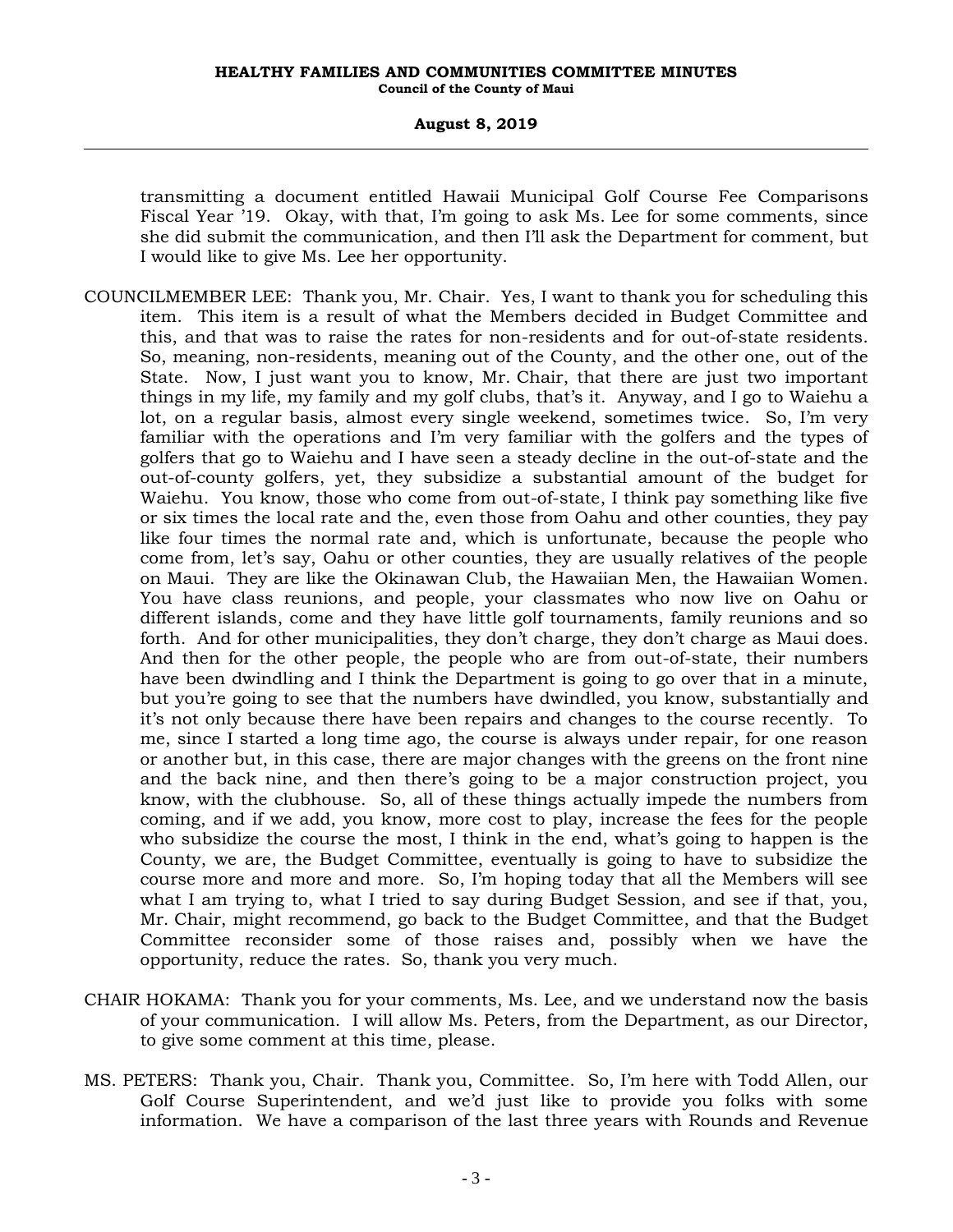from the month of July and, as well as just get better clarity on the definition of the rates and fees and the definitions. Thank you.

CHAIR HOKAMA: Are you guys going to go through that presentation, Director?

MS. PETERS: Yes.

CHAIR HOKAMA: Okay, please do.

MR. ALLEN: Yes, Chair, thank you, Council.

CHAIR HOKAMA: Okay, Mr. Allen.

MR. ALLEN *(PowerPoint Presentation)*: So we just want to go through and refresh on the definitions and then show the last three years, just the month of July, Revenue and Rounds. On, as you can see, this is just July. So, if you look at the rounds and then you look at the revenue, you can see that the FY '20 and FY '19 are both affected from the renovations each summer. FY '18 was, also had two-and-a-half months of renovations done in it as well, into July '19, but it wasn't affected as much. So, when you look at it, you look specifically at the highlighted areas, you got the non-resident and the Hawaii State. Weekdays, when we see the most traffic from non-residents, weekends, the course is pretty busy, so it's kind of difficult for them to get on certain times of the day. Any questions about FY 2019, '18? Okay.

CHAIR HOKAMA: Okay, continue with the ...

MR. ALLEN: Next slide, just to cover Maui County Code, Chapter 13.16, Waiehu Municipal Golf Course, under the Definitions, 13.16.010, a Hawaii resident means a person who possesses a current, valid State of Hawaii identification or driver's license. So, that's all islands, Hawaii State, so that's where our Hawaii State rate comes into play. Maui County resident, we changed that this year to where it's just a current and valid State ID with a local address or a driver's license with the local address, meaning Molokai, Lanai and Maui. And then there's special provisions underneath that. If they have reasons where they can't provide us with a ID or a driver's license, then they can submit paperwork to the golf course, which would go to the Director for review, and then we'd make the determination whether they meet the qualifications. A Non-resident means a person who does not qualify as a Maui County resident or a Hawaii resident, as defined in the section, so, meaning they are from out-of-state and they do not meet any of those criteria. Senior citizen, which senior citizens make up, encompass a large portion of our play at Waiehu, is a person who has obtained the age of 60 and is a Maui County or a Hawaii resident, as defined in this chapter. And then also, we have student, where a student is a person attending school, up and through, including high school, on a full-time basis and is no more than 19 years of age. So, we do not accept colleges as students. Okay. So, on this slide back on the rounds and revenue, this does not include cart fee, right. We are the only golf course that allows walking on the island of Maui. There are a few exceptions where there's specials that different golf courses do, but it's late in the afternoon and it's typically for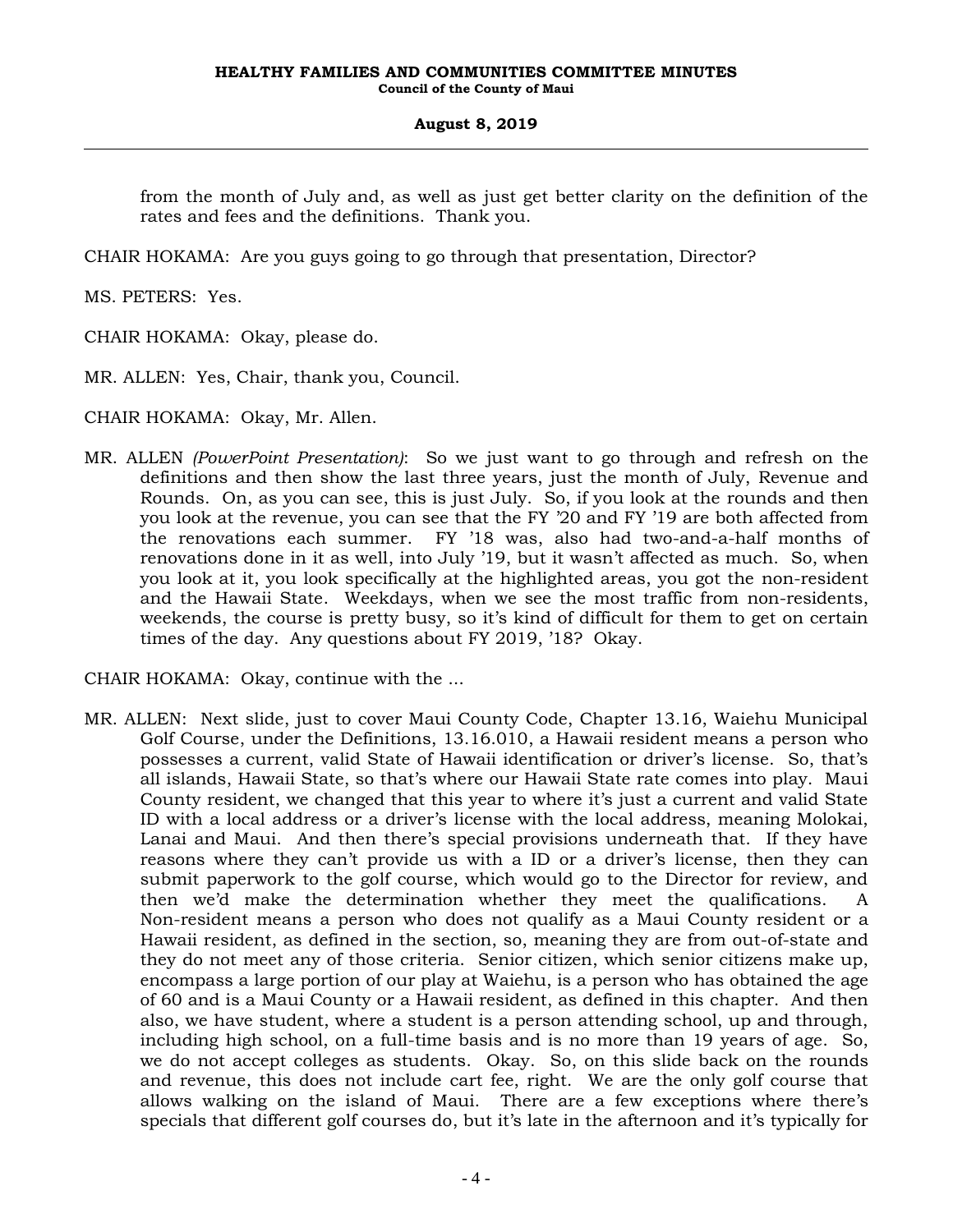#### **HEALTHY FAMILIES AND COMMUNITIES COMMITTEE MINUTES Council of the County of Maui**

#### **August 8, 2019**

juniors only, where they can pay a discounted rate and play their course and walk nine holes or so. We encourage walking and we allow walking at any time of the day. So, this is where our residents, our non-residents and our Hawaii State encompass a large use of carts, which helps out our pro shop concession. We have the select senior groups that walk every morning religiously, and then we have those that are not physically able, so, they do rent carts as well, so it's a mixed use. And our rates, when you look at 'em, if you look at \$63 for a non-resident, for this year, that doesn't include the \$21 cart fee, right. So, other golf courses, their fees that they post online, automatically includes their cart, their cart fee, it includes GPS on the cart, several things that we do not offer because we're a municipality, right, we're trying to cut, keep our costs low and allow people to play the game of golf. So, when you look online for specials, right now you can go play Maui Nui \$29, Maui Lani sometimes you can get \$49, Kahili it's down to \$59 and that includes cart. And then they also have a progressive rate structure where online booking, every hour, hour and a half, they're reducing the rates online, discounting them, because they want to try to fill the tee sheet, right, instead of charging full cost, where ours is only the twilight rate, when you hit two o'clock, that's when everything is half price. And we do get a large number of non-residents and Hawaii State that come, as well as residents, retirees, seniors and students, so, it gets busy after 2:00. Any questions so far?

CHAIR HOKAMA: Okay, continue.

MR. ALLEN: That's pretty much, Chair, that's pretty much the --

CHAIR HOKAMA: Okay.

MR. ALLEN: --basis of the PowerPoint. After we covered student definition, that was --

CHAIR HOKAMA: Okay.

MR. ALLEN: --the conclusion.

CHAIR HOKAMA: Okay, we'll have a discussion with the Members. Ms. Lee?

COUNCILMEMBER LEE: Yes, Mr. Chair, is it possible to call down the head of the pro shop to be a resource person, number one? And then, secondly, I wanted to ask the Director, did you propose an increase in any of the rates in the last Budget, in your last Budget --

CHAIR HOKAMA: Ms. Peters?

- COUNCILMEMBER LEE: --and why?
- MS. PETERS: Chair? Hi, Member Lee. So, in the Mayor's Proposed Budget, we did not include any fee increases at the golf course. There were several reasons, one of 'em is that we knew that we were going to be in renovation of the front nine greens. Second is that the restaurant currently is not in operation due to the need and requirement of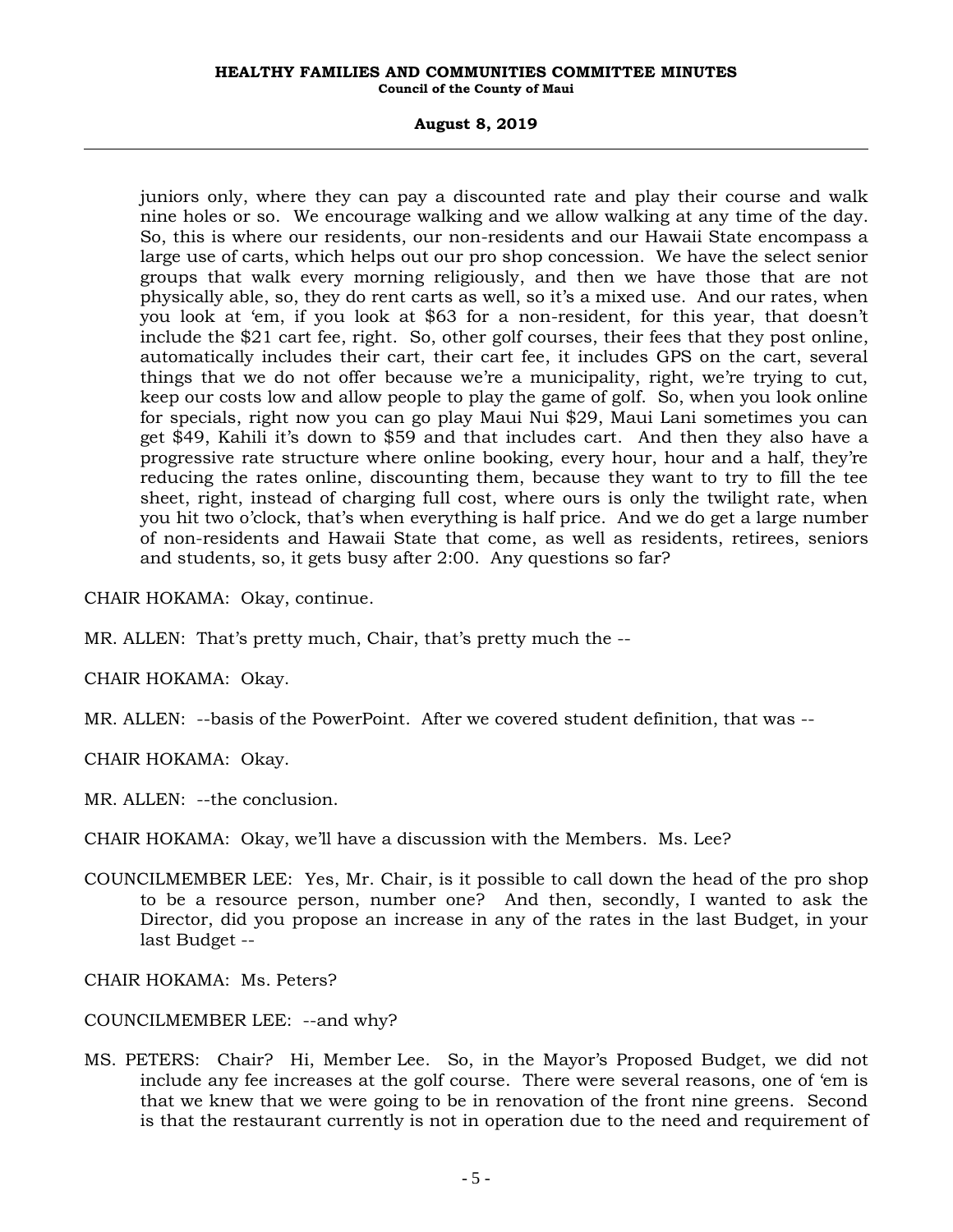a new grease trap, so, that was funded, thank you, in our '20 Budget, which we're actively working getting that out to bid. And then, additionally, we're working on the formalizing of the new operation software, which would include the online booking. So, for those three things, we felt that we would wait until Fiscal Year '21 and then propose or look at what we did a couple years ago, was did an analysis and then looked at incremental increases so that it would go along with the improvements planned throughout the next five years.

COUNCILMEMBER LEE: Thank you.

- CHAIR HOKAMA: Okay, thank you. With no objections, Chair will have Mr. Rego be one of our resources.
- COUNCILMEMBERS: No objections.
- CHAIR HOKAMA: Thank you. Mr. Rego is Aloha Section PGA head pro, at Waiehu and he does the concession for us regarding the golf side. Mr. Rego …
- MR. REGO: Good afternoon, Riki Hokama and fellow Councilmembers. My name is Arthur Rego, I'm the PGA professional at Waiehu. Over the years, we went through a lot of struggles. As they say, the golf course wasn't in good shape. Since Todd Allen has come in, the golf course has gotten better and his crew is top notch. They've turned around and the golf course is getting better. I think what we lose sight of, we worry so much about the dollar, we really forgot about the numbers, the numbers create the dollar. We kept on raising the rates and we've chased people away. To me, that's not a way of doing business. I can tell you, many years ago, I used to pay lot more money rent but the rounds kept on dropping. When I first got there in '85, we had 117,000 golfers. Three years ago, what we have, 70,000 rounds? You know, that's, that tells you that we're doing something wrong in the structure. To me, I've checked all the courses and I know most of the professionals and managers, I've talked to them. Maui Lani has a membership, \$780 a year, and every time you go out, you just pay \$18 for the cart. Everyone's looking for golfers. I think, you know, we're going in the wrong direction. We're trying to be a private club, you know, we're trying to be like a Wailea Blue or a Kapalua. It's not going to happen. The golf course is for the community. Every golf course on Maui has a special rate. During the summer, we lose rounds because they drop their rates, they fluctuate their rates. I charge 10.50 for your share of the cart. A lot of the courses charge from 25 to \$49 for your share of the cart, but they charge you a \$150 fee, cart inclusive. So, I really think we should look at this as a big picture. If we were to have some specials, good example, we're trying to promote golf, golf in the last five years has been soft, Tiger Woods been kind of quiet. After winning Augusta, it's getting exciting again. We should do, like a, some of the other courses do, the kids pay a cart fee, they play for free, if it's a student, it's \$3, and the parent would pay the 22 or whatever fee it is. The visitor, we should charge 15, \$20 for a child. Last week, we had a family came out, two adults and two kids, and they were charging a 8-year-old kid \$63, that's green fees for a 8-year-old kid. And that's, I think, some of the stuff we're not really looking…are we wanna make this a community golf course or are we trying to change the golf course itself? I think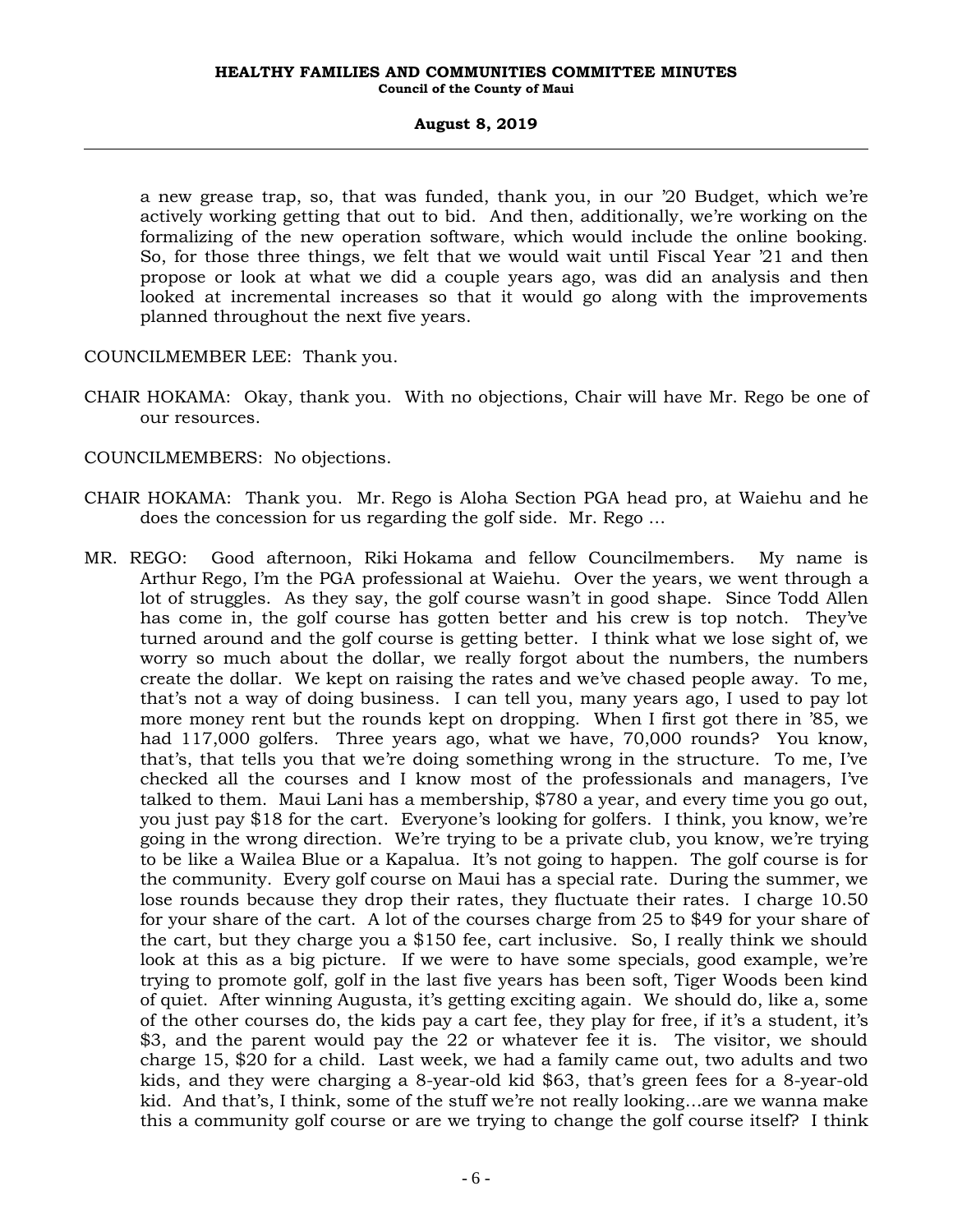#### **HEALTHY FAMILIES AND COMMUNITIES COMMITTEE MINUTES Council of the County of Maui**

#### **August 8, 2019**

we should really look at this being the community golf course, Maui Junior Golf plays there. Right now, they have, maybe 85 to 100 kids, but there is a lot of kids that do play but don't play competition golf. We need to encourage that, and the seniors. I think what they've done over the years, Riki and Councilmembers, we've broken out like, Hawaii residents, you gotta pay a premium higher than the local residents but, yet, you go to Honolulu, you pay the same resident rate as Honolulu. You go to Kauai, you going to pay the same rate as a Kauai resident. Big Island's the same. I think, by getting numbers, I think if you look at your structure there with the rounds, the Hawaii State resident rate has, we've dropped a lot of rounds. Alice mentioned Okinawan. Okinawan is not in existence, they quit last year. Hawaiian Men used to play there every four years, they don't play here anymore. We lost every shotgun tournament from playing at Waiehu. I really feel, I hope you would reconsider the rate structure. Let's look at more numbers, more rounds. If we can get 85, 90,000, bottom line, you're going to get lot more money, versus 70,000. The course is reopened and we do ten more thousand rounds. You know, let's get numbers, the numbers gonna dictate the bottom line for the golf course itself. And, as a concessionaire, I'm not afraid to pay rent if I have the rounds. I never did get afraid of paying rent. And I really, again, I think we should really think twice because Pukalani has also a rate for a monthly card, just to let you know, 800 a year and \$15 every time you go out. Any questions?

CHAIR HOKAMA: Okay, we'll have Mr. Rego stay for a while --

MR. REGO: Sure.

CHAIR HOKAMA: --as questions come up, Mr. Rego, as a resource from your perspective of being a PGA professional at Waiehu.

MR. REGO: Thank you.

CHAIR HOKAMA: So, hold on, yeah, why don't you take a seat, because, you know, we'll have the Members --

MR. REGO: Sure.

CHAIR HOKAMA: --go through the questions. I'll ask Ms. Sugimura, if you have…and for this, okay, we're going to do multiple rounds --

VICE-CHAIR SUGIMURA: Okay.

CHAIR HOKAMA: --so everybody has their opportunity. Timely, the Chair will say, you can ask two questions per round, and the next person, and then we'll do multiple rounds that way, and we can really spread it out and have everyone participate, yeah. So, we have the --

VICE-CHAIR SUGIMURA: Okay.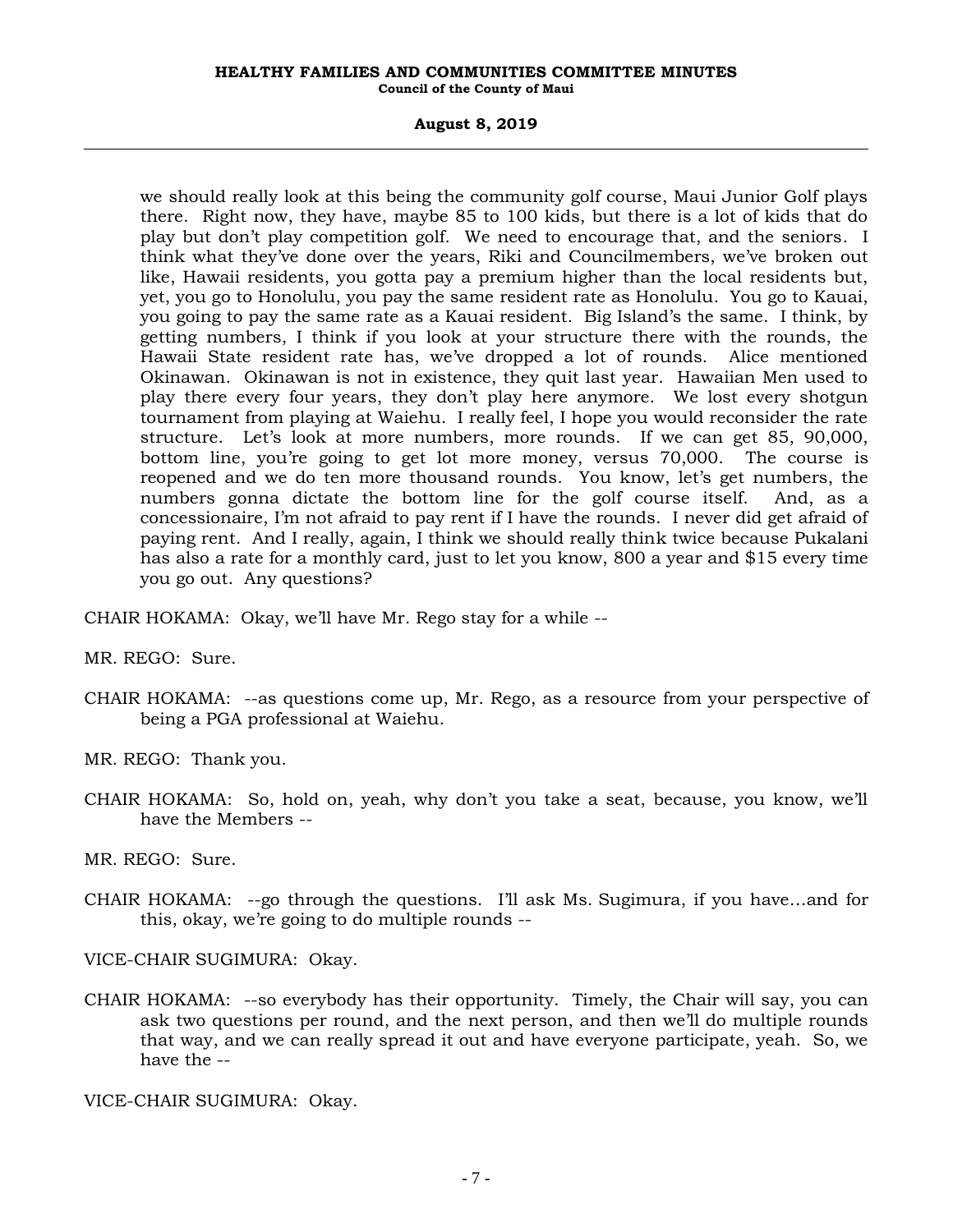CHAIR HOKAMA: --Department here, we have legal counsel here, we have our head professional here. So, Ms. Sugimura --

VICE-CHAIR SUGIMURA: Yeah, thank you.

CHAIR HOKAMA: --your first questions?

- VICE-CHAIR SUGIMURA: So, the day that the back nine opened, I went to Waiehu Golf Course, and Art drove me around, so I got to see, I mean, beautiful golf course, the back end, it was really amazing. So, at this point, how are we doing on the front end?
- MR. REGO: Front end is coming along, you know, I know Todd mentioned September. I'm hoping, crossing my fingers, everything goes good. It's looking good.

VICE-CHAIR SUGIMURA: Okay, good.

- MR. REGO: The whole golf course, it's a different animal, it is a different animal.
- VICE-CHAIR SUGIMURA: So, when you talk about fees, the way that you described it, that residents should be same on Oahu. What do you mean by that?
- MR. REGO: You know, like, for example, if you go to Oahu, their resident rate, I think, if I recall, is \$22, you know. Our resident rate is 15. So, let's say, if we want to go \$20 for all of Oahu, Kauai, Big Island …

VICE-CHAIR SUGIMURA: Oh, you're talking about standardizing the whole State.

- MR. REGO: Yes, because, you know why, they charge 15. Kauai charge 15, Big Island charge 15. So, if we made ours \$20, just drop it a little, then we might be able to get the clubs to come back. You know, they can go out, and as Todd mentioned, Maui Nui, they give 'em special rate for clubs. You know, you're talking about 35 weekday and my 10.50 is \$45, they go 29 there, so, we lost 'em. You know, that's, I think, even the tourist rates, I think we should go 50, 55 so we get numbers instead of discouraging golfers because the outside courses are cheaper, you know, that's a true fact.
- VICE-CHAIR SUGIMURA: So, with, while the front nine was being worked on, was the golf course open? I thought it was closed.

MR. REGO: Open.

- VICE-CHAIR SUGIMURA: It was open?
- CHAIR HOKAMA: Mr. Allen, respond.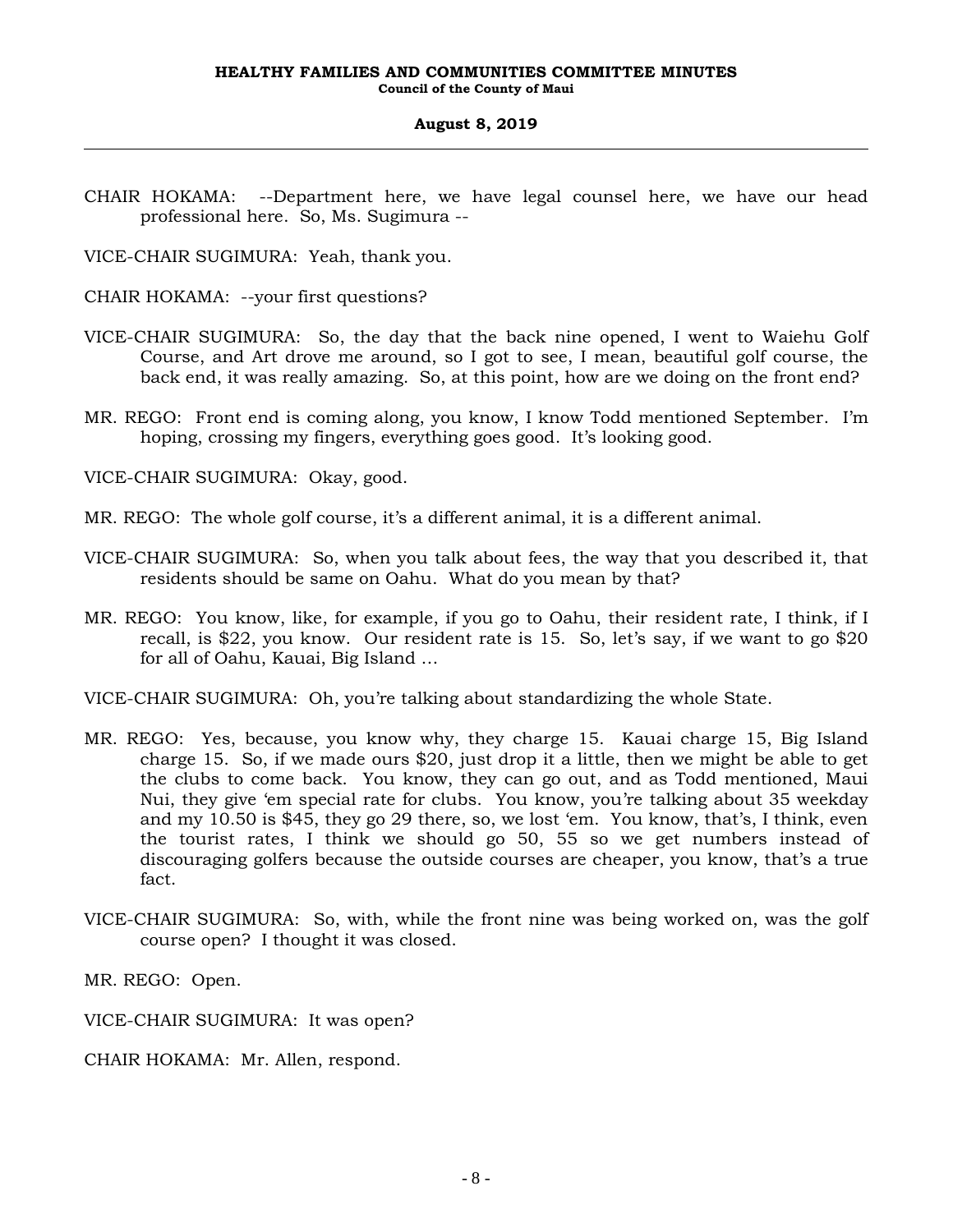MR. ALLEN: Yes, Council, we've been open the whole time. We've actually had probably 8 to 15 groups that play the front nine every day and a lot of it is in the afternoons, we have families that come down, two kids and the parents, and they love it.

VICE-CHAIR SUGIMURA: So, has that affected the …

CHAIR HOKAMA: Okay, next round.

VICE-CHAIR SUGIMURA: Oh, okay.

CHAIR HOKAMA: Ms. Kama, your turn.

VICE-CHAIR SUGIMURA: Number four.

COUNCILMEMBER KAMA: Yeah, you was on question four.

VICE-CHAIR SUGIMURA: You not counting, though.

COUNCILMEMBER KAMA: I am. So, do we have family rates?

MR. REGO: No, we don't.

- COUNCILMEMBER KAMA: So, if a family of four goes, the mom pays, dad pays and the children all pay?
- MR. REGO: Everyone pays, yeah.
- COUNCILMEMBER KAMA: So, would that be something you could consider?
- MR. REGO: Well, I think you could do a …

CHAIR HOKAMA: He's asking us to consider …

COUNCILMEMBER KAMA: Yeah.

MR. REGO: I think it's something we should look at, you know, but, you know, I think, the kids pay \$3 right now. I'm, total, we might take in \$4,000 or whatever dollars. Is it 4,000 we willing to give up and get numbers of rounds where parents come out with their kids and spend two or four hours out there with the kids, doing some bonding, versus being home not doing anything?

COUNCILMEMBER KAMA: Thank you, Chair, those were my two questions.

CHAIR HOKAMA: Okay, thank you.

COUNCILMEMBER KAMA: Next.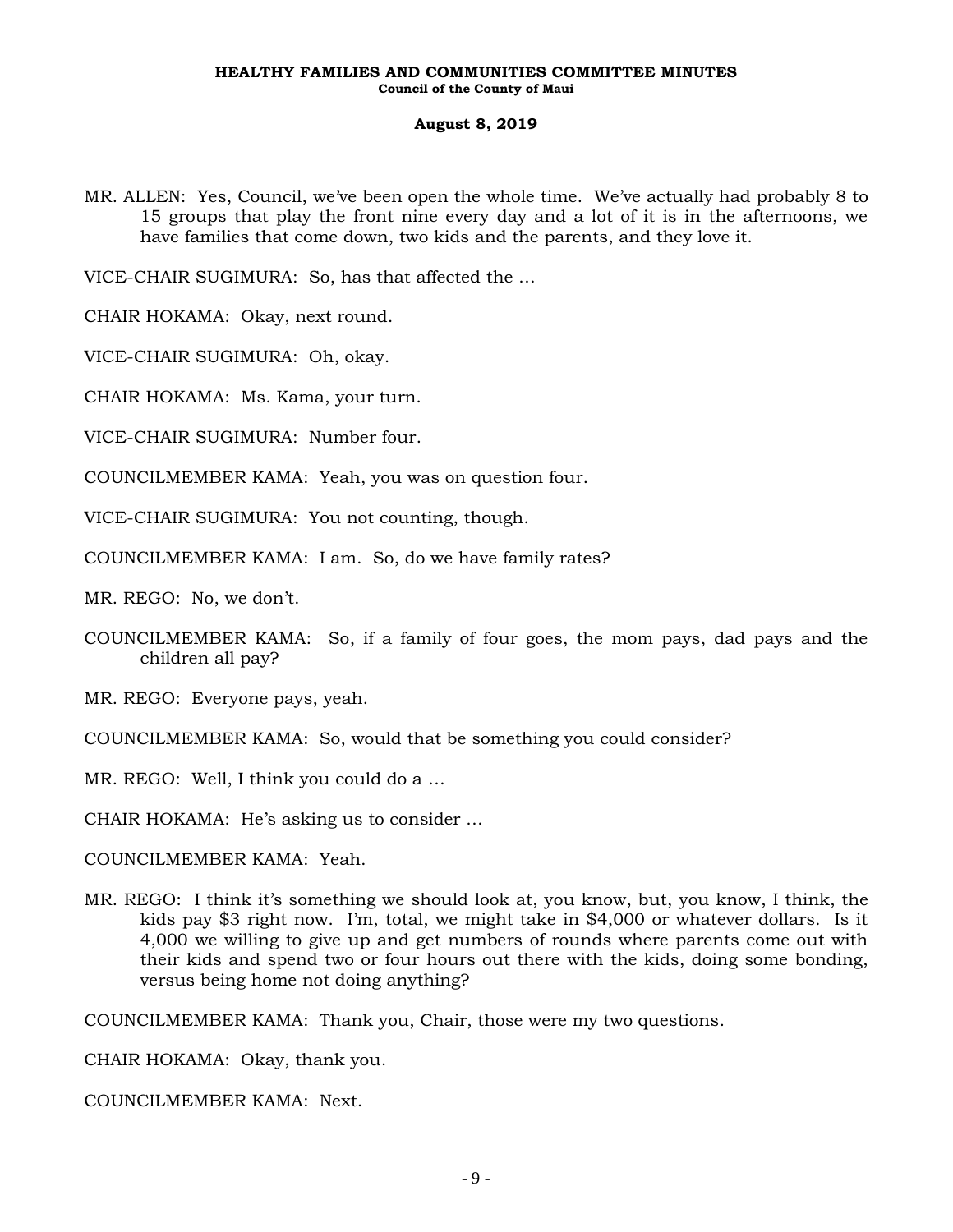# CHAIR HOKAMA: Mr. Molina?

- COUNCILMEMBER MOLINA: Thank you, Mr. Chairman. And without offending my colleague from Wailuku, the golf, you know, one of our golf experts, but I appreciate her bringing this matter to our attention. And, for me, I'll speak for myself, during the Budget Session, I'm like, what Mr. Rego's is saying, I was just kind of just looking at numbers. And I'm not a golfer, so, I don't know all the inside scoop, as far as, you know, what goes on out there and, you know, you folks hear it from the constituents, and I read one testimony that was submitted by an individual regarding this matter. I looked at it as, you know, when I looked at what Oahu, for example, Oahu was charging us if we're up there, I guess it was higher than what we were charging. So, my rationale for, you know, supporting an increase was to make it somewhat comparable because, you know, a person from Oahu comes here, they pay less, right, and then if I'm from Maui, I go to Oahu, I gotta pay more. So, I'm kind of looking for some kind of balance, and that was kind of my rationale. So, Mr. Rego, you're saying maybe if the whole idea is more numbers, more people to --
- MR. REGO: Yes.
- COUNCILMEMBER MOLINA: --participate. So, then, across the board, then maybe we should look at dropping, doing a drastic drop.
- MR. REGO: Yeah, because I think by reducing rates, even if you were to keep the senior's rates, the local rates, you know, look at the rounds where we lost all our rounds is the non-resident and the tourist, you know, that's where we lose all our rounds. So, if those areas, we drop our rates, and if the County really wanna be a promoter of golf, maybe we should look at doing something for the kids, you know, whatever it might be.
- COUNCILMEMBER MOLINA: Kind of like a family, what Member Kama had talked about, family rate or special?
- MR. REGO: Or you could do like, if a parent pays, one kid go free. If the other parent pays, one kid go free. I think you wanna make it like every other activities where parents go to watch the kids playing baseball. Golf, the parents gotta be there with the kids, they can't go on the course unless they have a supervision of an adult, so why not have the kid out there playing? You know, to me, I started golf late, 13 years old. Today, the kids start 6 years old, 5 years old, and it's a great sport, you can play 'till you're 90.
- COUNCILMEMBER MOLINA: Okay, well good points to make, you know, and I don't know, maybe it might be perceived by the private courses, if we dropped our rates drastically, like we're trying to undercut. And, you know, when I looked at the, supporting a rate increase, how much did it cost us to do the improvements? I don't know, maybe Todd or somebody could give us the cost, 'cause we made some significant improvements on the course.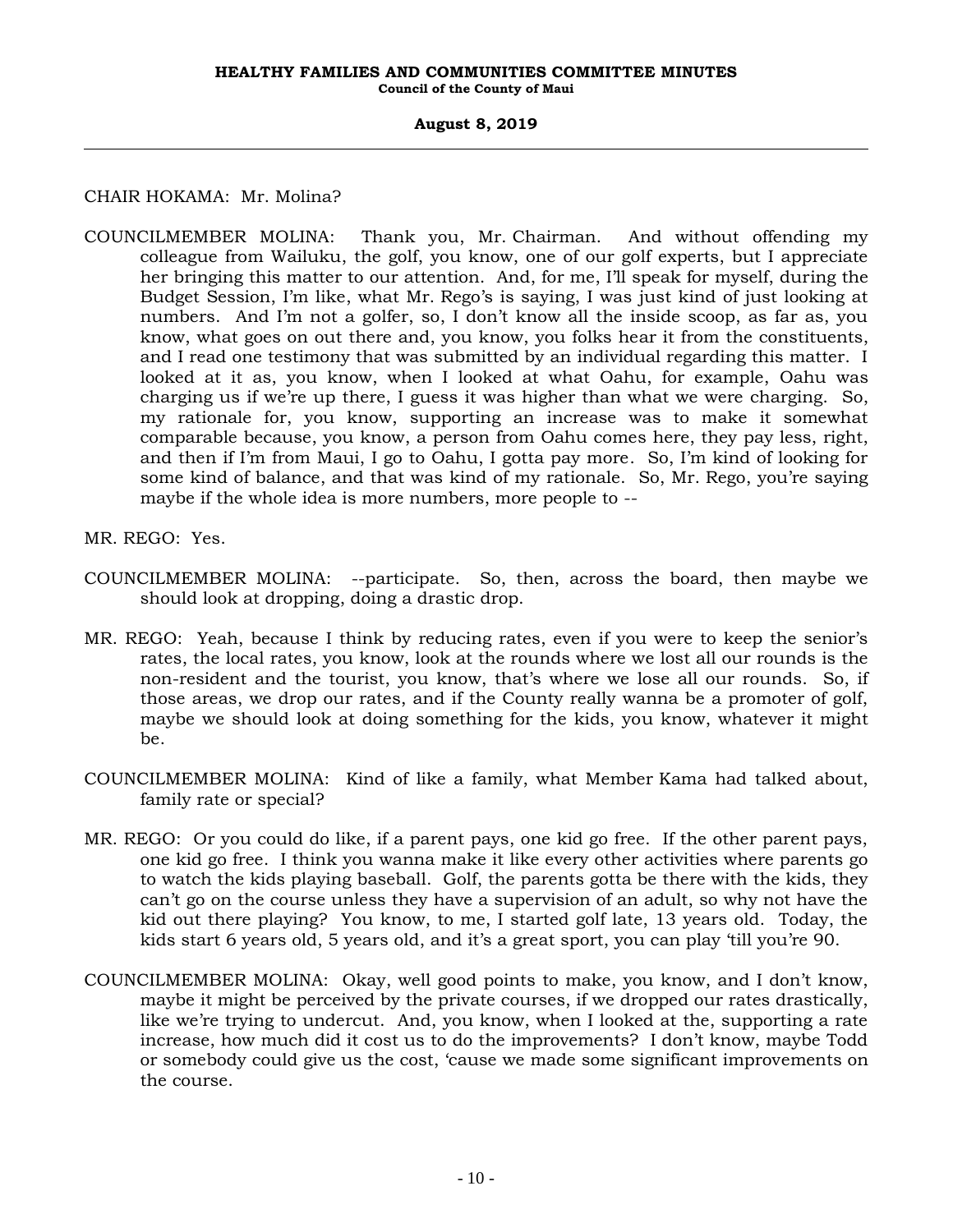- CHAIR HOKAMA: The Chair is going ask information that will be presented in written format.
- COUNCILMEMBER MOLINA: Yeah, and that was another part of my rationale for supporting the increase, just to kind of offset the cost that we incurred for improving the course.

CHAIR HOKAMA: Yeah.

COUNCILMEMBER MOLINA: So, that's, wasn't meant to, you know, be unfair to people coming here, but it's also, you know, was to try and create some type of balance at the same time offsetting our cost. But, you know, if the whole impetus is to, you know, we make it up by generating more numbers, more play --

MR. REGO: Yeah.

- COUNCILMEMBER MOLINA: --then, if it works, then maybe that's the way I could, I would certainly consider that. Thank you, Chair.
- CHAIR HOKAMA: Okay, thank you. Ms. King?
- COUNCILMEMBER KING: Thank you, Chair. First, I was just wondering about the comparisons because when I saw the subject matter, Chair, I thought we were going to have comparisons with other municipalities and I …
- CHAIR HOKAMA: We will be securing that information. I plan to defer this item and reschedule --

COUNCILMEMBER KING: Okay.

- CHAIR HOKAMA: --with additional information.
- COUNCILMEMBER KING: 'Cause it would be good to see. We're talking about other rates across the State.

CHAIR HOKAMA: Correct.

- COUNCILMEMBER KING: We don't have those rates here. But, so, my first question was, you mentioned, Mr. Rego …
- CHAIR HOKAMA: One second please, Ms. King. Director?
- MS. PETERS: Chair, it's in the communication that came from Member Lee, is a comparison of the other municipal courses.
- COUNCILMEMBER KING: Right, but your presentation says Comparison, Municipal Golf Comparisons but there's no comparisons with any other municipalities in this presentation.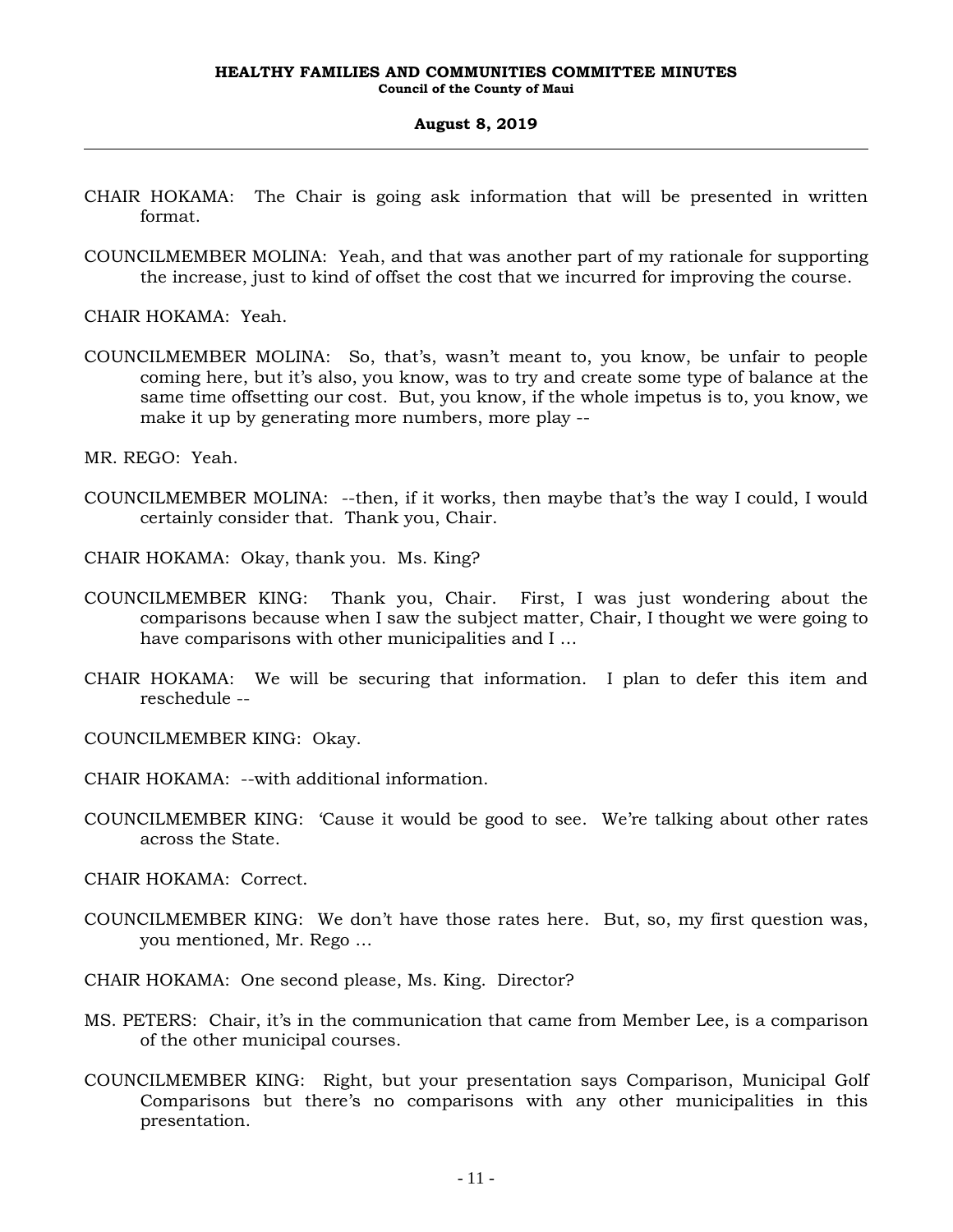MS. PETERS: Oh, our apologies.

COUNCILMEMBER KING: So, just looking at their cover page.

CHAIR HOKAMA: Yeah, not in their presentation. Ms. Lee was nice enough, in July  $24<sup>th</sup>$ communication to us, she did have an attachment, where she shows Wailua, Kauai, Hilo Muni, Big Island, and City and County, I believe, has four municipal courses, Pali, Ala Wai, Makalena and --

MR. REGO: Kahuku.

- CHAIR HOKAMA: --Kahuku, yeah, thank you. Ms. King, questions?
- COUNCILMEMBER KING: Okay, thank you. Well, you were talking about an 8-year-old kid that got charges \$63 and I was wondering why, if we have this student rate, why, the student rate, in the definition of student, it doesn't say you have to be a resident, why they would charge them the …
- MR. REGO: I think everybody understands that it's a resident. It's been going on for years the same way.
- CHAIR HOKAMA: Okay, we'll let the Department answer. Todd Allen, please?
- MR. ALLEN: Chair? Thank you. Yes, it is in the rules, as far as, it is a full-time Hawaii student. So, when you're a non-resident and if you're a student from the mainland, wherever it might be, you're paying the non-resident rate.
- COUNCILMEMBER KING: Okay, that, it just wasn't in your presentation that way. So, the definition of student says, a person who is attending school, up through and including high school, on a full-time basis and no more than 19 years. The other, I think the main concern, the main question I have is, we're talking a lot about rates being the predominant issue and I know when we started all this renovations, we were saying, if we made this course really beautiful, we could charge more, you know, we could market it, and that doesn't seem to have borne out. So, what, so, is it, did we waste our money, putting all this renovation into it and then we have to drop our rates? Or, you know, what, at some point, I thought that was the point of doing all those renovation, was so that we could charge more and attract more people.

CHAIR HOKAMA: Department?

MS. PETERS: Chair? Thank you, Chair King. So, it is our intent to market the course once we can finish the front nine renovations, get the restaurant open and also have our online booking with the new reservation software. So, that, we are moving in that direction, the money was appropriated for the front nine renovation, which we hopefully can get done and have the course ready by September 1, so, that would mean that all 18 greens have been renovated. And then once we get the restaurant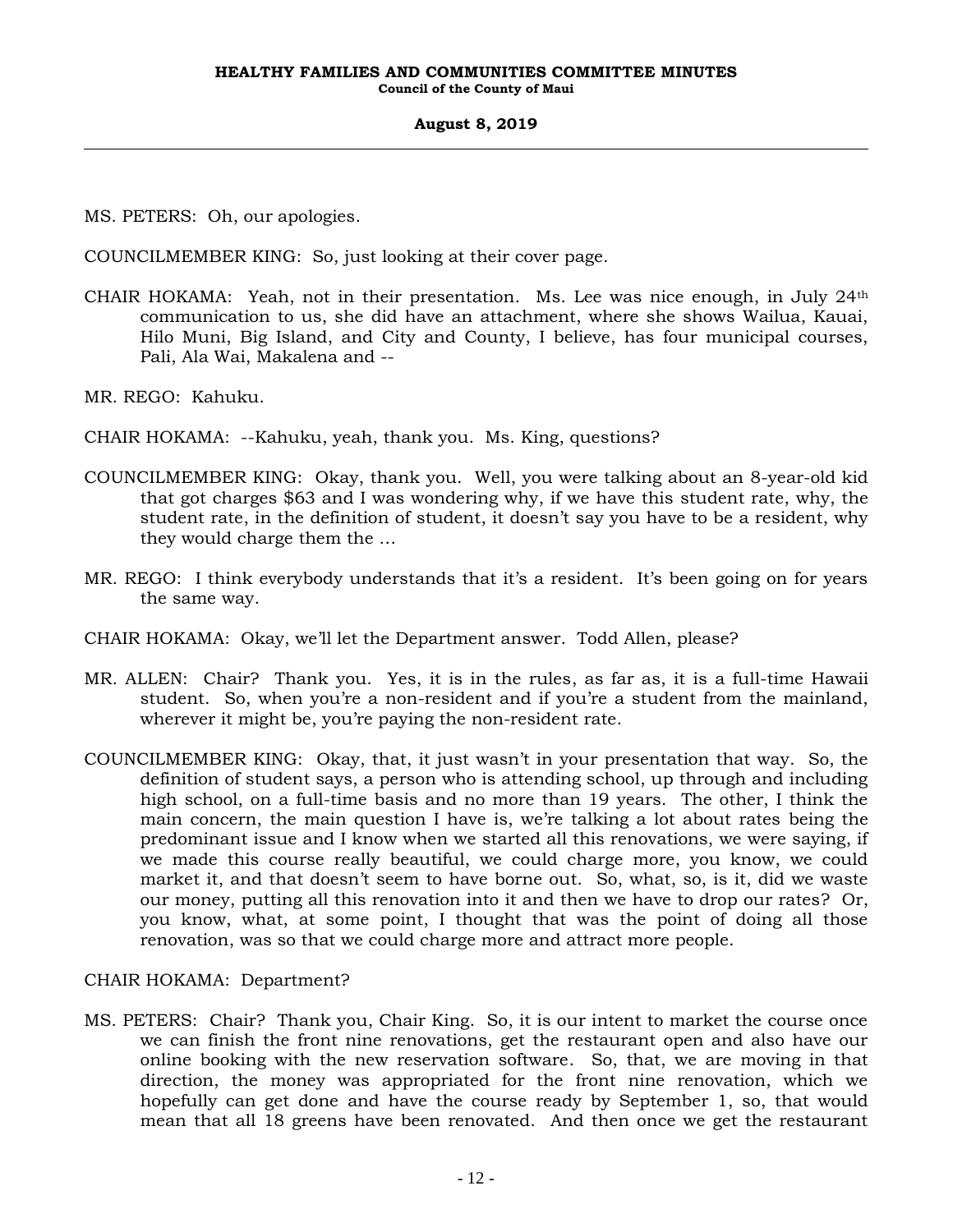open and, again, formalize a contract for the operation software, we are headed in that direction.

- COUNCILMEMBER KING: Okay. So, we may have just jumped the gun by pushing these rates up at this point before we're ready to fully market.
- MS. PETERS: Chair?
- CHAIR HOKAMA: Department?
- MS. PETERS: Yeah. So, that's what we were thinking, that in '21 we would absolutely be looking at, again, our comparison and analysis that we worked on, on that incremental increase to tie in with the proposed or completed renovations throughout the course of the five years.
- COUNCILMEMBER KING: Okay. So, is it your opinion then, are you in agreement that if we did drop our rates, that we would actually raise the total revenue at this point?

CHAIR HOKAMA: Mr. Allen?

MR. ALLEN: Chair, Council? Yes, that would be correct, depending on the rates that you're charging. If you look, if I look back in my paperwork, July of FY '14, which I'm sorry we didn't provide, but we had 5,573 rounds and we made \$57,230, which is a little more than what we made this July. The best years we've had so far since I've been there was FY '17 and FY '18. In those two years, we played around with the pricing structure. We had a nine-hole rate, I believe, Art, and we had, and then Chair Hokama recommended that we do a seasonal rate, a high and a low rate, so, we had a high and a low rate for the non-resident and Hawaii State, and it was time consuming but we did fairly well --

#### COUNCILMEMBER KING: Okay.

MR. ALLEN: --those two years. If you do drop the rates, you know, kinda do a correction, if you will, you're gonna see an increase in traffic, you're gonna see more revenue, you're also gonna see an…improved communications through social media via the golfers that are playing, which will attract more golfers from everywhere, you know, the word has to get out.

COUNCILMEMBER KING: Okay. And then the …

CHAIR HOKAMA: Last question for this round, please.

COUNCILMEMBER KING: Oh, I'm sorry, okay. I was going to ask about the tournaments.

CHAIR HOKAMA: Ms. Paltin?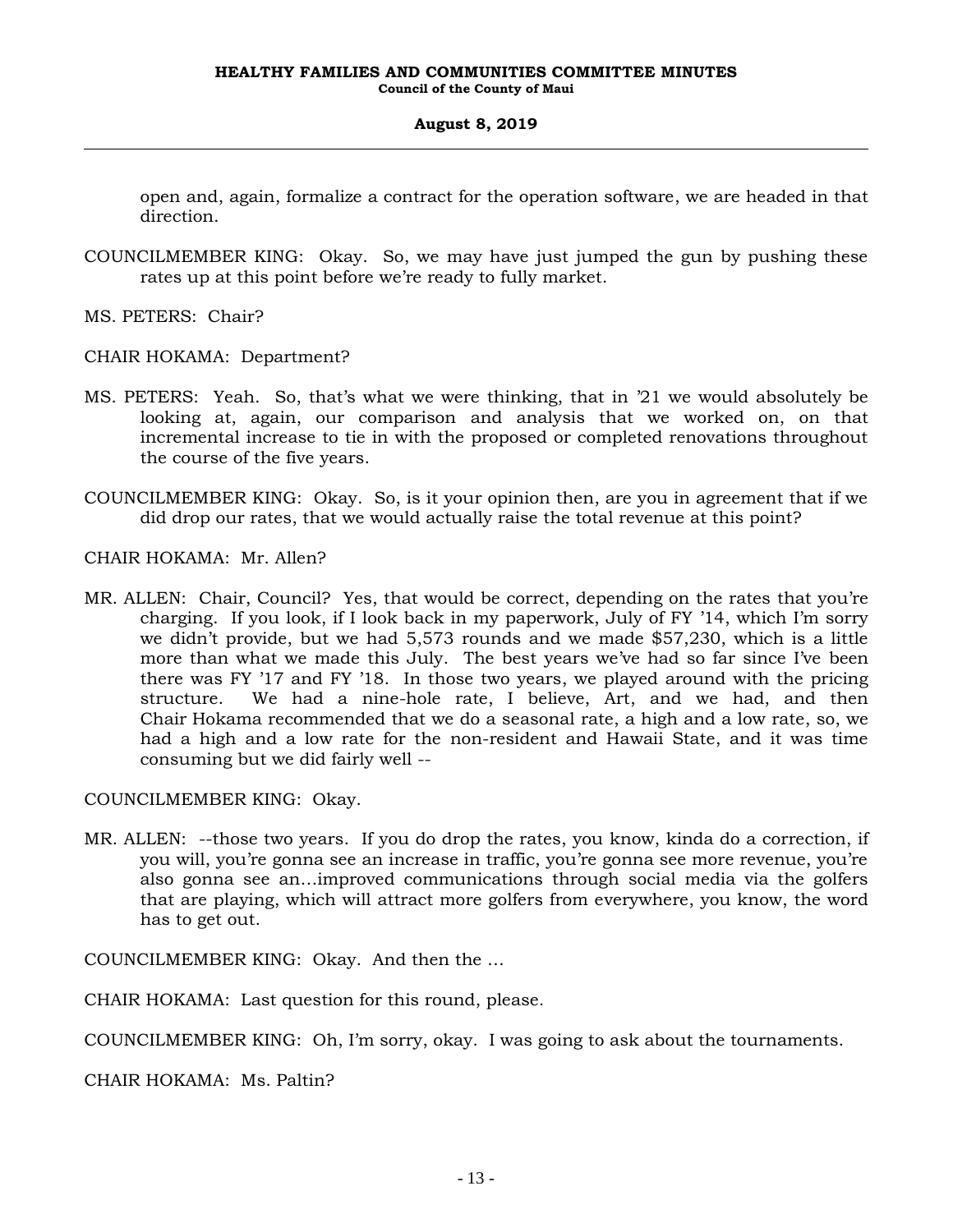COUNCILMEMBER PALTIN: I guess my question was, when you were talking about streamlining, you meant the resident and Hawaii State --

MR. REGO: Yes.

COUNCILMEMBER PALTIN: --only, together?

- MR. REGO: Yes, put it together. You know, I mean, and whether, whatever the rate would be, I think when I say, by dropping the rates, we're going to get more rounds, I'm, I would bet money on that.
- COUNCILMEMBER PALTIN: But then the resident would pay five more dollars under that, with the …
- MR. REGO: No, I would like at possibly or, you know, like right now, we charging 23, what if you drop Big Island, the outer islands to 20, drop \$3?

COUNCILMEMBER PALTIN: So, you drop the outer islands but you raise the resident?

MR. REGO: No, you leave the resident as is.

COUNCILMEMBER PALTIN: Oh, how is that streamlining, though?

MR. REGO: When I talking about streamlining, I think you gotta look at everything in general. By Hawaii, the Hawaii, the Maui residents, they pay \$22, weekends.

COUNCILMEMBER PALTIN: Yeah.

MR. REGO: Okay. So, if we were to bring the outside islands to 22 or 23, like, for them on weekends, then you're right there, you're dropping it \$5.

COUNCILMEMBER PALTIN: Okay.

MR. REGO: Everything is numbers. I think what we lose sight of is, the cost of the golf course, operation-wise, and I think Todd can agree with me, will stay the same because he has all the workers, he has all the equipment. By getting less golfers, he still is going to spend the same amount of money, but if we get more golfers, now the bottom line comes a little better, and that's sort of what I'm thinking, I'm not sure.

CHAIR HOKAMA: Department, any comments?

COUNCILMEMBER PALTIN: Thank you.

MR. ALLEN: Chair? That's correct. Mr. Rego is correct in saying that the costs are going to remain the same. You have incremental increases every year based on cost of material and whatnot, but a empty tee time, a empty tee box, it costs the same as a full tee box. We would rather, you know, it cost, maintenance wise, it cost the same amount of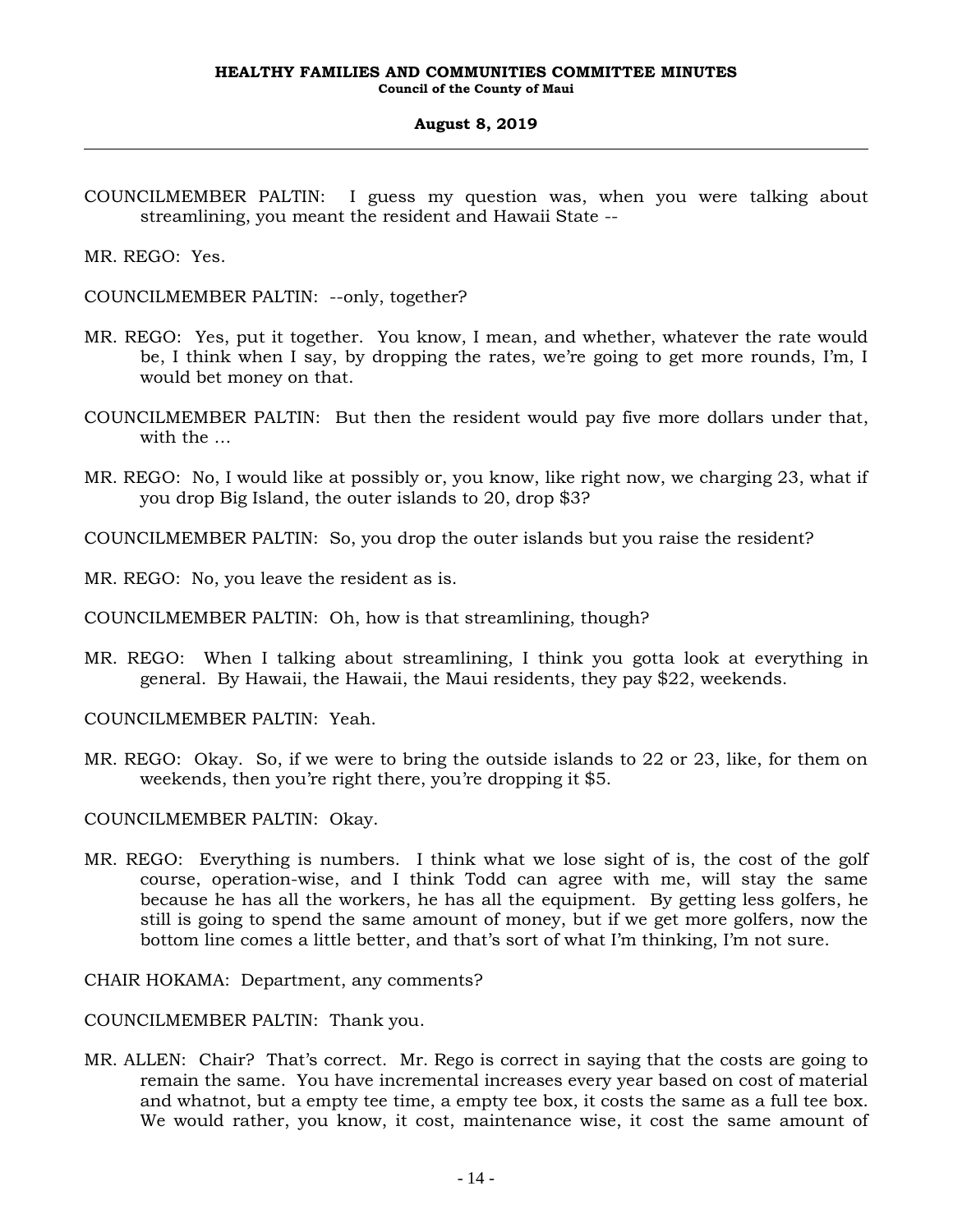money to do, to maintain the golf course, if you have nobody on the tee sheet as if you had a full tee sheet. If we have a full tee sheet or three quarters full, obviously, we're making more money, we're offsetting the cost of maintenance at the golf course, which will help improve the bottom line all the way across.

CHAIR HOKAMA: Ms. Paltin?

- COUNCILMEMBER PALTIN: I was wondering, too, like, if you guys have the same kind of tournaments, like they have out in Kaanapali, just to, like, raise awareness or something, like how they have the fundraiser kind of tournaments?
- MR. REGO: We used to have 'em all. We just started outpricing ourselves. And lot of it is the clubhouse, we don't have a clubhouse. The previous person charged higher rates, so nobody wanted to come to Waiehu because they wouldn't want to hold their 18 holes there. The golfers play there, then they gotta go outside to a community center or someplace to go eat. And I think we don't have, as of right now, I know of one tournament that is coming back is Shigi's invitational, and they have like 90 players, and they've been doing it for like 20 years or 25 years. The last two years, they haven't played, they went to Maui Lani.
- COUNCILMEMBER PALTIN: Okay, thank you.
- MR. REGO: You're welcome.
- CHAIR HOKAMA: Okay. Ms. Lee, you have any question you'd like …
- COUNCILMEMBER LEE: No, thank you.
- CHAIR HOKAMA: Okay. As your Chair, and, again, I understand some of you have an interest at 3:00 p.m., so I'm very cognizant of other demands of your time, Members. So, before I ask, start the second round, I will tell you what the Chair is already thinking. One, I already said, I plan to defer this. Two, for the next meeting, I will present at least couple of recommendations. One would be, and I agree, eventually would be recommend something that would be referred to our Budget Committee for further consideration, but I will be drafting a proposal where the course, with the input from the pro, as well as the operations, which is the Superintendent, I'm going to propose a range of rates, whereby they can make adjustments sooner than later. That's the advantage of the private courses. If tomorrow I want to change rates, I can change rates, okay. For our course, to change rates, takes an ordinance amendment, okay, that's the difference regarding time and money. And I can tell you, I know Mr. Rego from the time he operated a private operations, where he had to make profit for golf operations, and I think you were running, what 160,000 rounds a year?

MR. REGO: Was about 130.

CHAIR HOKAMA: Hundred thirty rounds a year.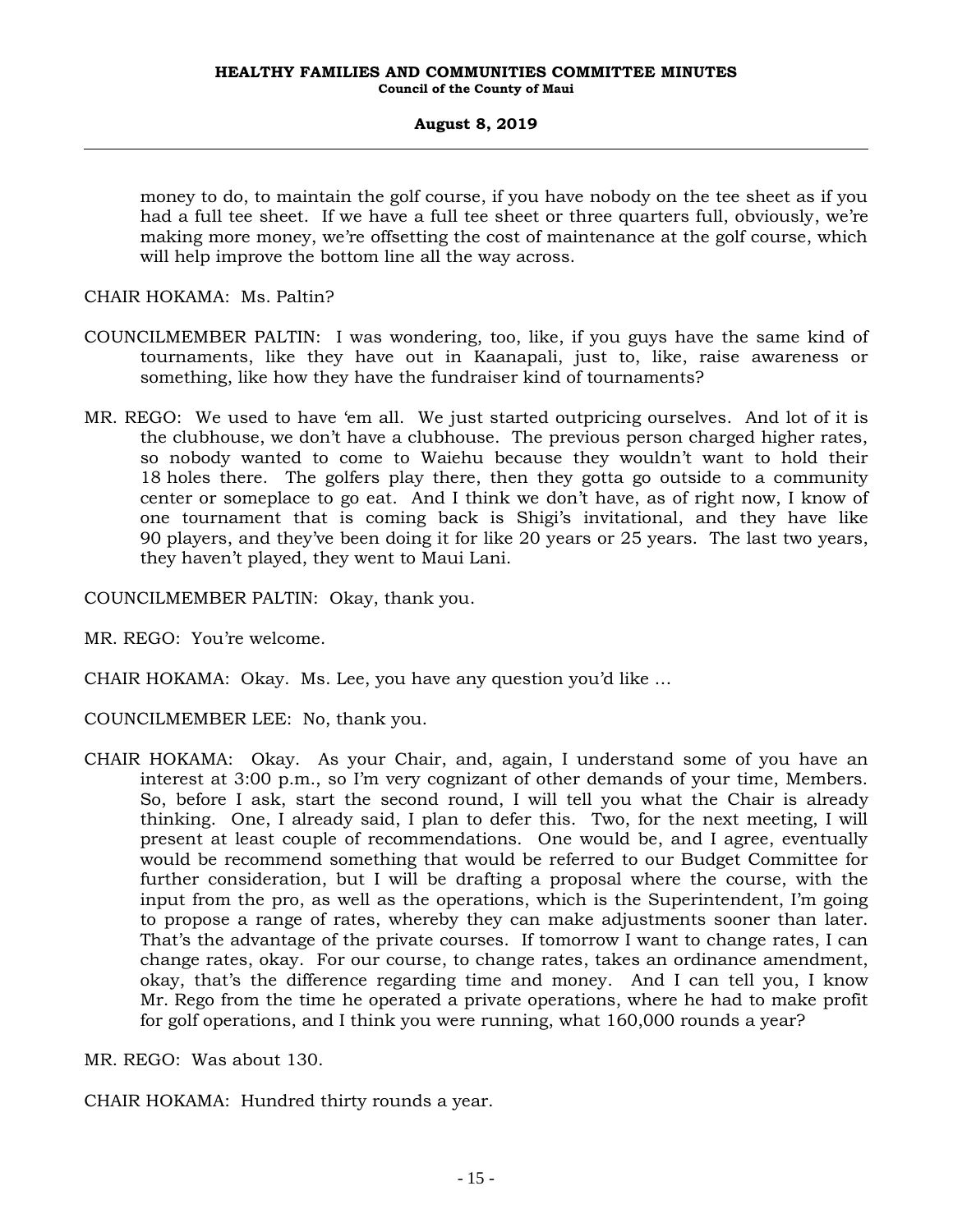MR. REGO: Yeah, that's in '84, '85.

- CHAIR HOKAMA: Yeah. So, again, yeah, Mr. Rego comes with experience, Mr. Allen comes with experience. So, I'm going to be proposing something, that within a timely manner, that they have the flexibility to adjust the rate within the range that potentially Council would give approval prior to. Second, I believe, I will, I'm considering whether or not I would like a audit of the operation. I feel that we need one for the Department but, right now, I want to focus on the course 'cause it is one area where we can reduce the negative flow. I'm with Ms. Lee on this. This has potential to make money for us, done right, okay, and we have…the County of San Diego, Torrey Pines is a county golf course. Just on merchandise, as I share with you, they make seven digits a year revenue on merchandise because of the demand of the course name, that prestige of that course sells itself and they can charge high fees 'cause people want to say they played Torrey Pines, a US Open golf course, right? So, stating that, Members, I'm thinking about an audit, one. Two, a range of rates that will allow the operations to make timely adjustments, whether it's summertime, wintertime, because of daylight opportunities, whether or not we want to make changes for youth and youth development programs 'cause if we don't get new golfers, it's not going to work. Just like, look at all the tennis courts we built, tennis has gone down in its popularity since the glory days, ten plus years ago. And then the other thing I'm also looking at, because I want that potential revenue for this County, is whether or not--I wasn't, but now I'm open--to outsource the golf course operations to a third party, okay. We need to be real and look at all options, including allowing a third party to manage and operate our course whereby they will pay the County a contract agreed upon number regarding revenue and they will then need to associate the level of risk and how they will approach the operation so that they can pay the County what is contractually agreed upon, okay. So, I'm looking at a wide spectrum of options to allow this community to have a golf course program that fits the needs of our people as well as our guests. So, saying that, I'm going to open the second round. Ms. Sugimura, any questions for this round?
- VICE-CHAIR SUGIMURA: I don't have a question. I'm glad to hear your recommendations, so, I look forward to that, Chair.
- CHAIR HOKAMA: Okay, thank you. Ms. Kama?
- COUNCILMEMBER KAMA: Thank you, Chair. I like that idea about outsourcing to a third party. I was going to talk about that, but now that you've said it, I'm happy. But, you know, when you talk about a youth development program, it's like how, you know, we have a keiki hula --

CHAIR HOKAMA: Yes.

COUNCILMEMBER KAMA: --I'd like to have keiki golf, so that the kids can compete and become, you know, because this seems to be a great greeting ground, breeding ground for our young people to really take off and show the world what we're really made of, and so we should be supporting that, as we do in the other areas of sportsmanship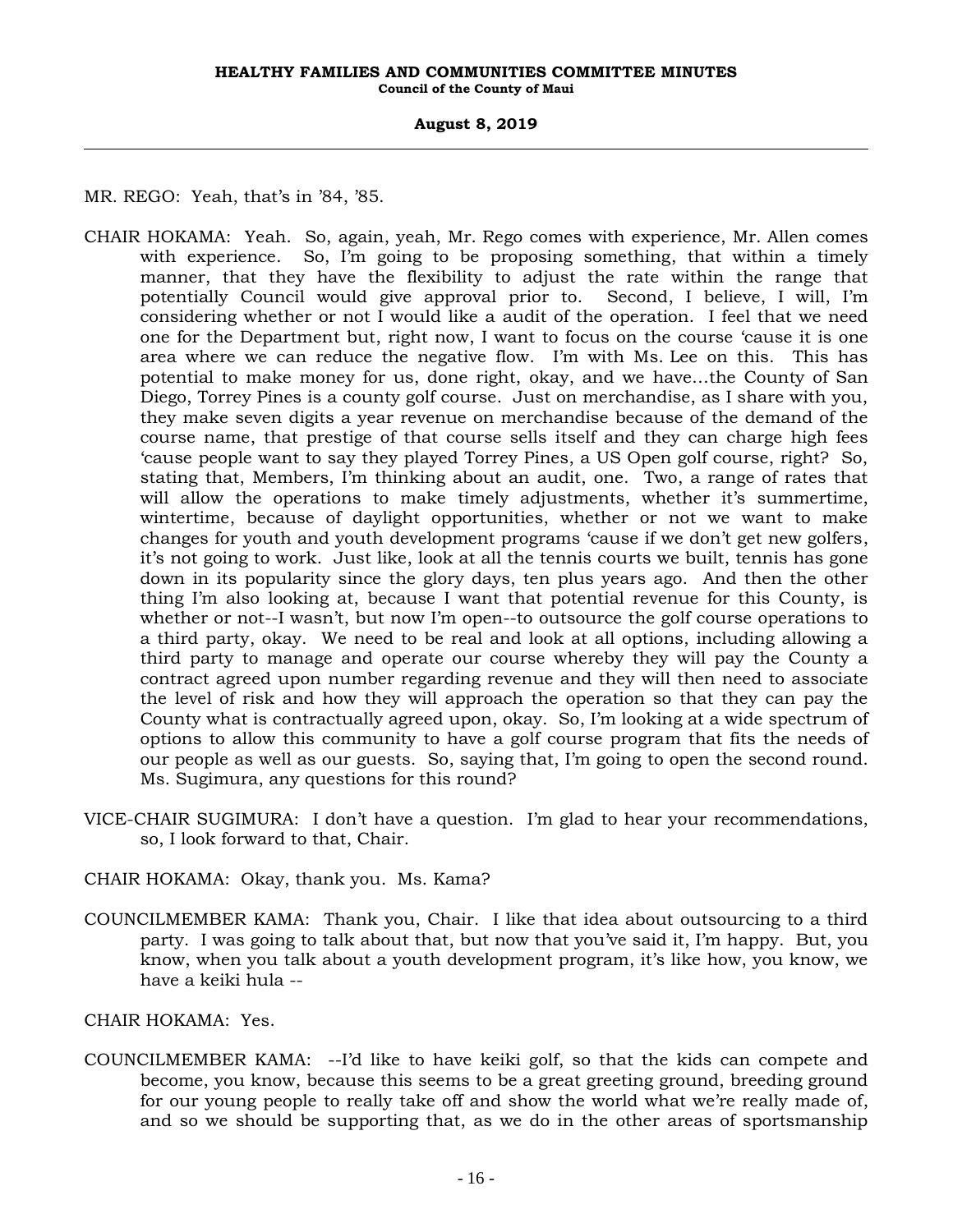and dance and art and things, so, yeah, so I just wanted to say that. Thank you, Chair.

- CHAIR HOKAMA: No, thank you for that, Ms. Kama. And as Ms. Lee can attest, I'm one of those other, I would say on the Council side, I'm a regular golfer, the two of us. Golf is an interesting sport, it's the only sport I know where you call on yourself a penalty, it's a game of honor, you call the penalty on yourself. I don't know any other sport where the athlete calls the penalty on themselves, that's the uniqueness of this sport, and some of the, what I call, character building things that we hope all individuals will have, that integrity regarding the rules and how the game is played. Mr. Molina, any questions at this time?
- COUNCILMEMBER MOLINA: Yeah, let me just first start off, you know, I'm planning a family trip to San Diego, ironically, here in the near future, something to add to my itinerary now, to go visit Torrey Pines, it stimulated my curiosity with that. And just to see what a real major golf course, and it's a municipal golf course.
- CHAIR HOKAMA: Yeah, it is owned by the County of San Diego.
- COUNCILMEMBER MOLINA: Wow, okay. Just quick question for the Department, and I want to thank Director Peters for mentioning it, but I think you mentioned the restaurant. So, currently, there is no restaurant? There used to be or is there, has a restaurant reopened on the course?
- CHAIR HOKAMA: Okay, without get…don't go too specific, yeah, please, Director.
- MS. PETERS: Okay, thank you, Chair. Hi, Member Molina. So, the restaurant is still there. It's not in operation right now. We are going to be getting a new grease trap that's required for us to reopen.
- COUNCILMEMBER MOLINA: And how long has the course gone without a restaurant, 'cause my wife used to work part-time at, I think it was Café O'Lei was operating there at one time under contract with the County, I think? It's been how long?
- MS. PETERS: I would have to go check, Member Molina, but I'm thinking it's over six months that we've been without a restaurant, and it was that, Café O'Lei was prior to who was there that vacated early.
- COUNCILMEMBER MOLINA: Oh, okay. Yeah, I only ask because I was just wondering if that, maybe not having a restaurant could have had, been a factor in lowering the amount of play because, you know, from what I've been told from golfers, that there's a proverbial 19th hole after the golf, everybody wants to congregate and get together. So, if you don't have that 19th hole, then, you know, I don't know if that had, was any factor in deterring people from choosing to play at our municipal golf course versus going to other places, so, but anyway …

CHAIR HOKAMA: We'll secure the information for --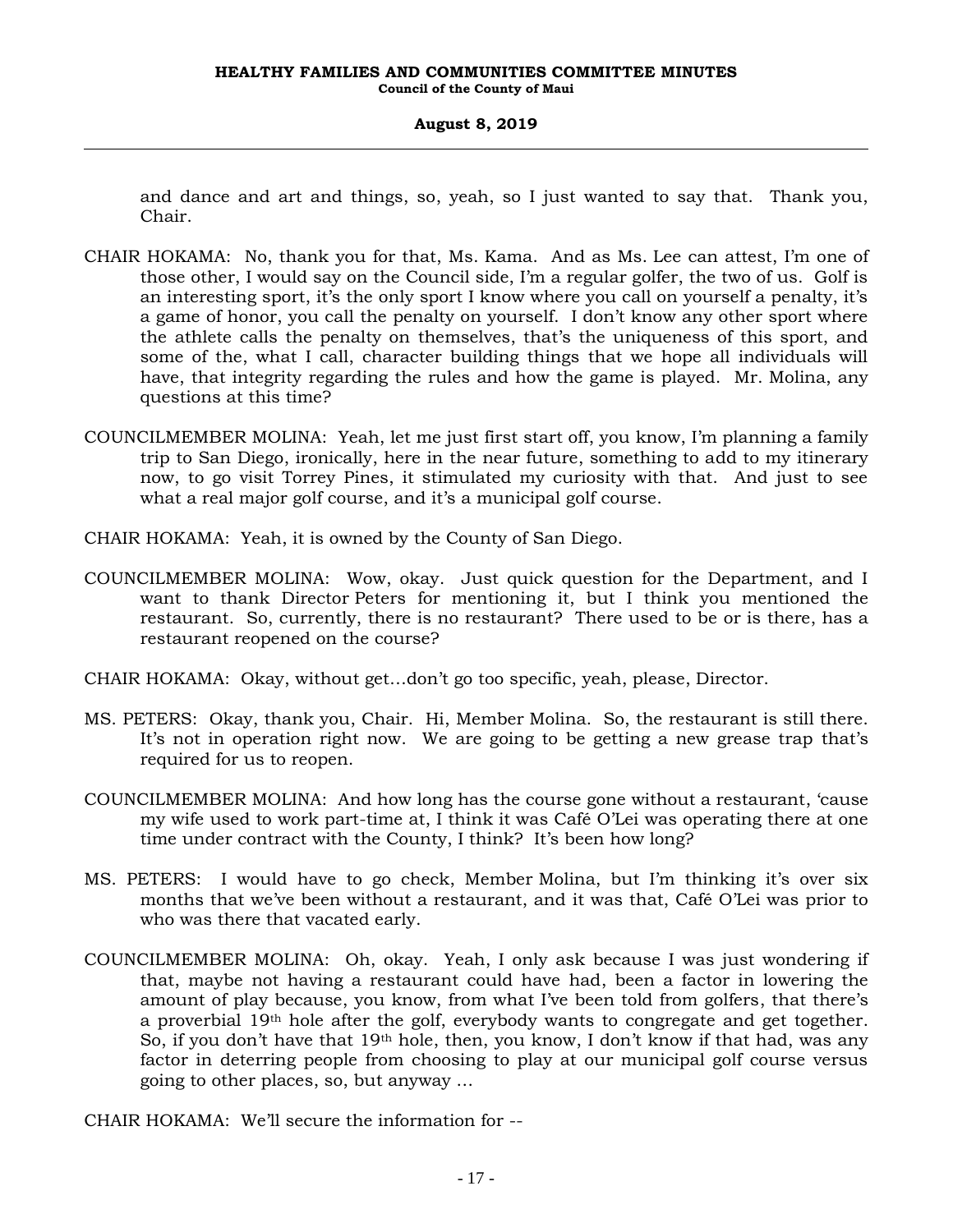COUNCILMEMBER MOLINA: Okay.

CHAIR HOKAMA: --the Committee, Mr. Molina.

- COUNCILMEMBER MOLINA: And that'll include, Mr. Chairman, like, you know, what are our fixed costs and what are our non-fixed costs to operate the golf course as part of your inquiry?
- CHAIR HOKAMA: Yeah, we'll do our best on our part before we send a recommendation to the Budget Committee.
- COUNCILMEMBER MOLINA: Okay, sounds good. Thank you, Chairman.
- CHAIR HOKAMA: Okay. Before I ask Ms. Lee, since you did bring it up, give the Committee one real quick status, because that has been part our annual, like pilgrimage, what is happening with our online reservations?
- MS. PETERS: Chair? Thank you. So, we did put out an RFP, we got one bidder who gave a proposal, and we are now working through a process with IT and Finance to get that contract executed. So, it is a long process just because we have to ensure the security through IT, as well as the credit card convenience fee is passed on through the consumer. They currently, the vendor, the sole vendor that gave a proposal is not working or doesn't work with the current credit card processor that the County uses, so we're going back and forth. We're really close. I'm looking at Mimi because I'm going to send her all of the information, we got response from IT as well as Finance, and we're going to be drafting a contract that we'll send back to the vendor and there'll be a little bit of back and forth on it. I'm hoping that we can get this completed by November.
- CHAIR HOKAMA: Great. So, just one common sense follow up. Does the Department have other areas where you do online currently for community centers or anything else?
- MS. PETERS: Chair? No, not currently. We're looking at also upgrading the reservation systems for our permitting and the first area that we're going to look at for online booking is camping.
- CHAIR HOKAMA: Oh, okay, thank you for that status comment. Ms. King?
- COUNCILMEMBER KING: Thank you, Chair. And it would just be, I just had one question about tournaments. But before I say that, I just want ask you, when you get the restaurant reopened, if you could find a more politically correct name for it 'cause I really did not like that name that …

CHAIR HOKAMA: Oh, that was the company's name.

MS. PETERS: Chair?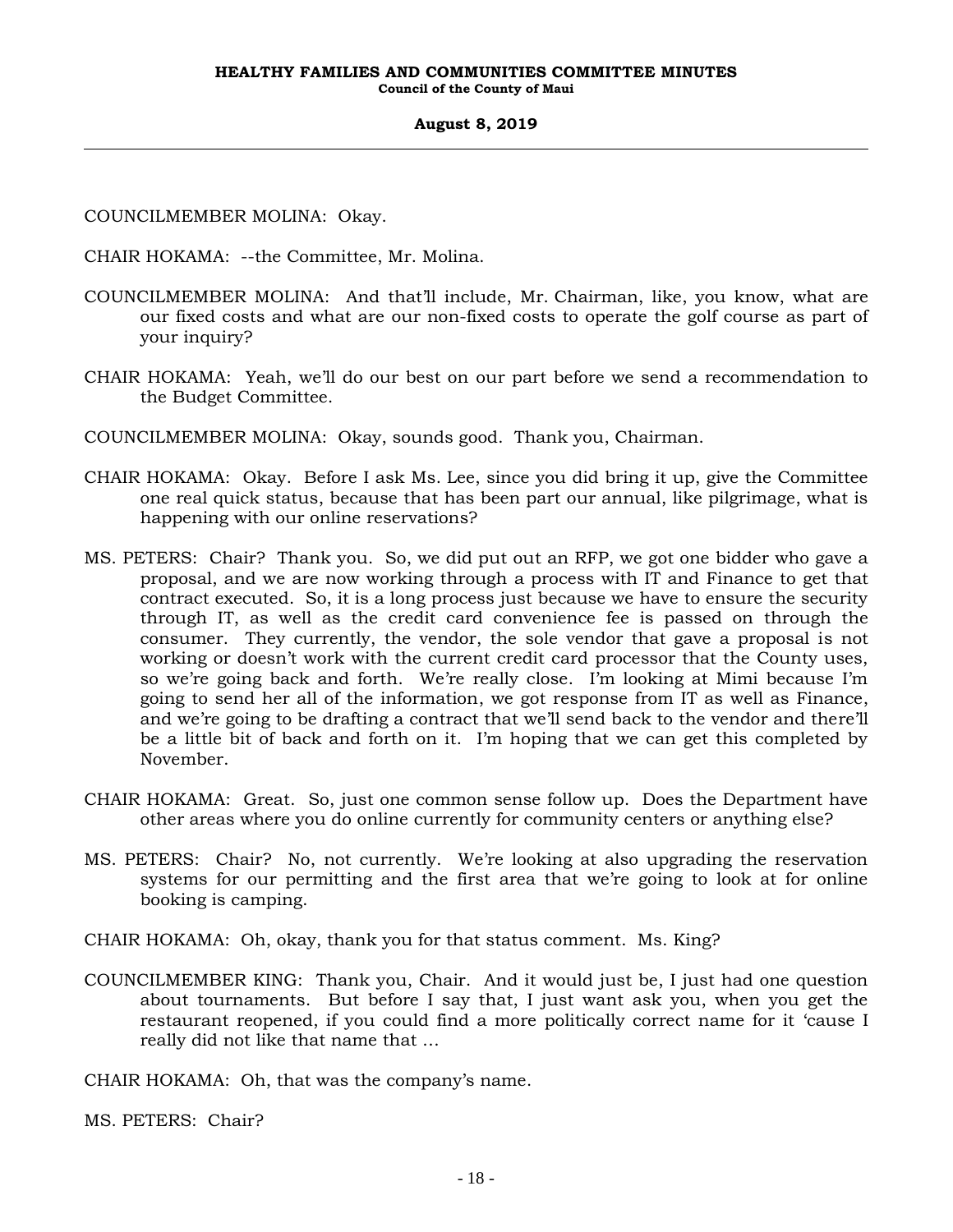### CHAIR HOKAMA: Director?

- MS. PETERS: Thank you, Chair King. So, since that vendor has vacated, we've been actively revising the request for proposals for a new concessionaire to ensure that they align with the mission of the Department and the golf course, that they provide the type of food that golfers typically buy and the servicing, you know, maybe even getting either a cart on the course or when you're coming up towards the, going up to the back nine, having a call in prior to that, so that they can meet you and give you your food, like is done typically in other courses.
- COUNCILMEMBER KING: Okay, thank you for that. And then my, actually, my question was about the tournaments, 'cause I noticed you have a line for tournaments, it's x'd out all these three years, but I just heard earlier that we have had tournaments in the past, correct?

UNIDENTIFIED SPEAKER: Uh-huh.

COUNCILMEMBER KING: And, to me, so, I just kinda wanted to see if you had a plan for going forward and focusing on that because if we're going to get to that place where, like our, Chair Hokama is talking about, where we have status, I think that's really the main way to get there because just playing the course, if it hasn't been, you know, that's how you get it televised, correct? You have big events there, you have tournaments there and that's what gives it that cache of, I played where they had such and such a tournament. So, is there a plan to, you know, when you get into the marketing, to focus on trying to bring tournaments back?

CHAIR HOKAMA: Mr. Allen?

- MR. ALLEN: Chair, Council? Currently, we just don't have the facility to hold the banquet after the tournament, so that's where clubs or half tournaments, major tournaments, 144 players, they choose another venue. They can then host them, feed them, food and drinks, and then do the awards banquet for the winners and the flights. We just don't have that on the facility.
- COUNCILMEMBER KING: So, we're not, so, we won't get there then? We're kind of, I mean …
- MR. ALLEN: We've been in discussion. There is a large room in the back of the restaurant, a kitchen area that we were thinking about using as a banquets room, possible intent is to rent it out.
- COUNCILMEMBER KING: Okay, 'cause I think, also, I know on Lanai, they have, like, sections of the green set aside where they can put big tents up and then hold events on the greens but, I just, I think you need consider that if you're going to get, if we're going to get to that place where the value of having played at our golf course, our municipal golf course, is worth that level of, you know, the products that we're talking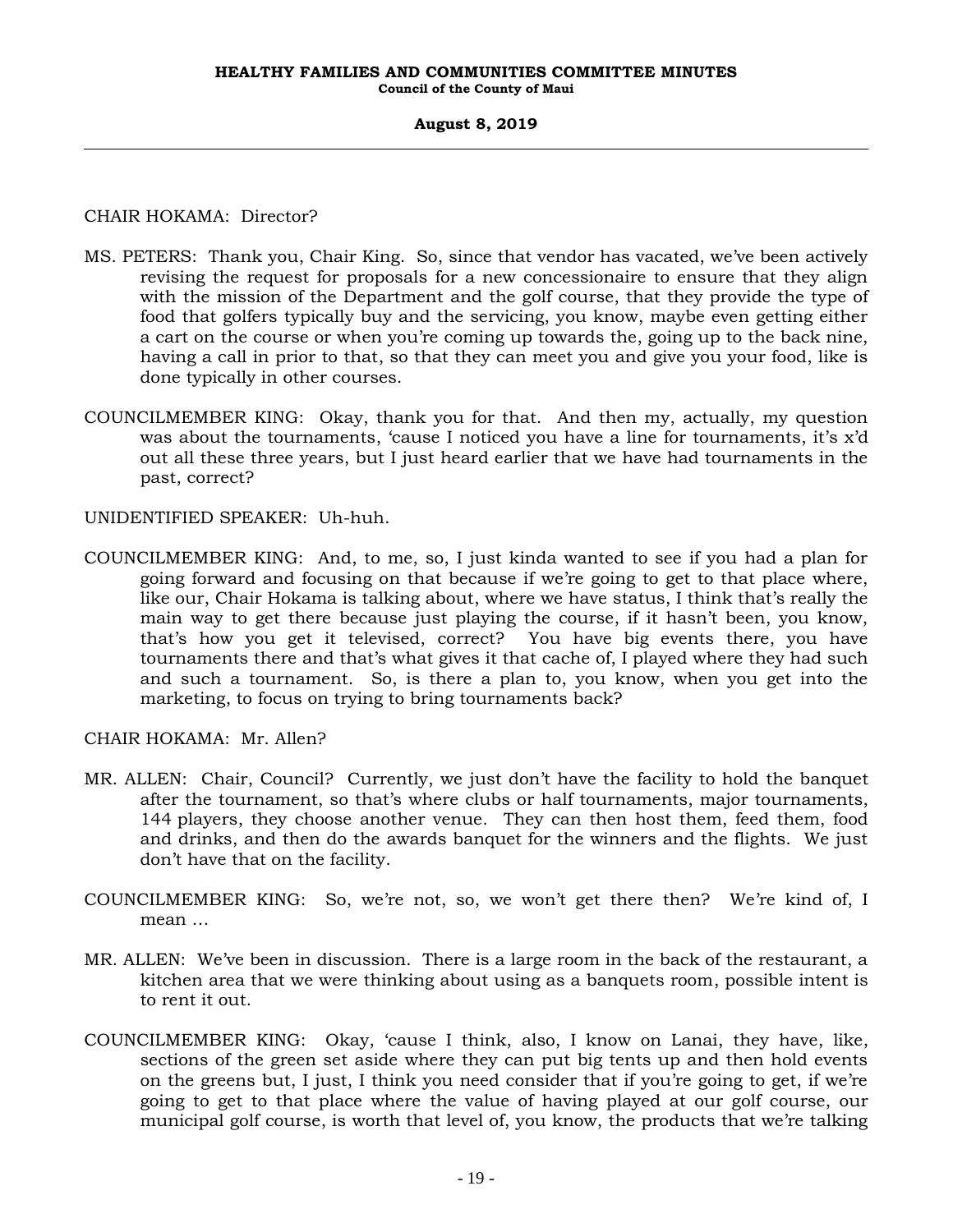about and the pride of having played there, we have to get to the point where we have some recognizable activity there, you know, some tournaments or some kind of events there that give it that desirability.

MS. PETERS: Chair?

CHAIR HOKAMA: Director?

MS. PETERS: Thank you, Chair King. So, yes, we are and can look at possibly having the tournaments have their after banquet at, on the, you know, not on the course, but in that area. Also, like Todd mentioned, in the interim, we were trying to make that banquet room in the back of the restaurant available for the tournaments. And then, also, we're looking forward to the new clubhouse that we're currently in master planning. So, we had, we're doing community engagement right now. We had a pop-up planned for the Richard Caldito Park this past Saturday, but with Tropical Storm Erick and Flossie, we decided to postpone it. So, we'll be bringing that master plan, once we get done with all of our community engagement, to this body for your review.

COUNCILMEMBER KING: Okay, thank you. Thank you, Chair.

CHAIR HOKAMA: Thank you. Ms. Paltin?

COUNCILMEMBER PALTIN: Thank you, Chair, no questions.

- CHAIR HOKAMA: Okay, just so the Members, if you choose, and that was great question, Members, about how we can support the program, I would take note that we have a 2016 report from the USGA, under Mr. Larry Gilhuly, and he gave us, he came to our course, did a review with Mr. Allen and Mr. Rego, and came up with recommendations. 'Cause, one, we want our course to be USGA compliant, that's how we can host and do tournaments, we need to be compliant with the governing rules of the golf association, so that's USGA. We have Mr. Rego under the PGA as requirements as a professional. Mr. Allen, as a Superintendent, has requirements as a professional. And, so, this report will just give you some, the recommendations of how we could assist our course, some of the ways we could also look at operations and one of the interesting things that they already mentioned in '16 was potential forward tees, as most courses now have forward tees, for, I don't know whether you want to say super seniors or what but, as Mr. Rego said, you can play till 90 or 100, the length of the course can be adjusted by the tees also so that anybody can play and their handicap matches their game-skill level. Ms. Lee?
- COUNCILMEMBER LEE: I'm glad you brought that up, Mr. Chair, because the course does discriminate against women and because, you know, when the guys get old, they move to the women's tee. The older women have no place to move to, so, yes, multiple tees --

CHAIR HOKAMA: But you hit 'em farther than us.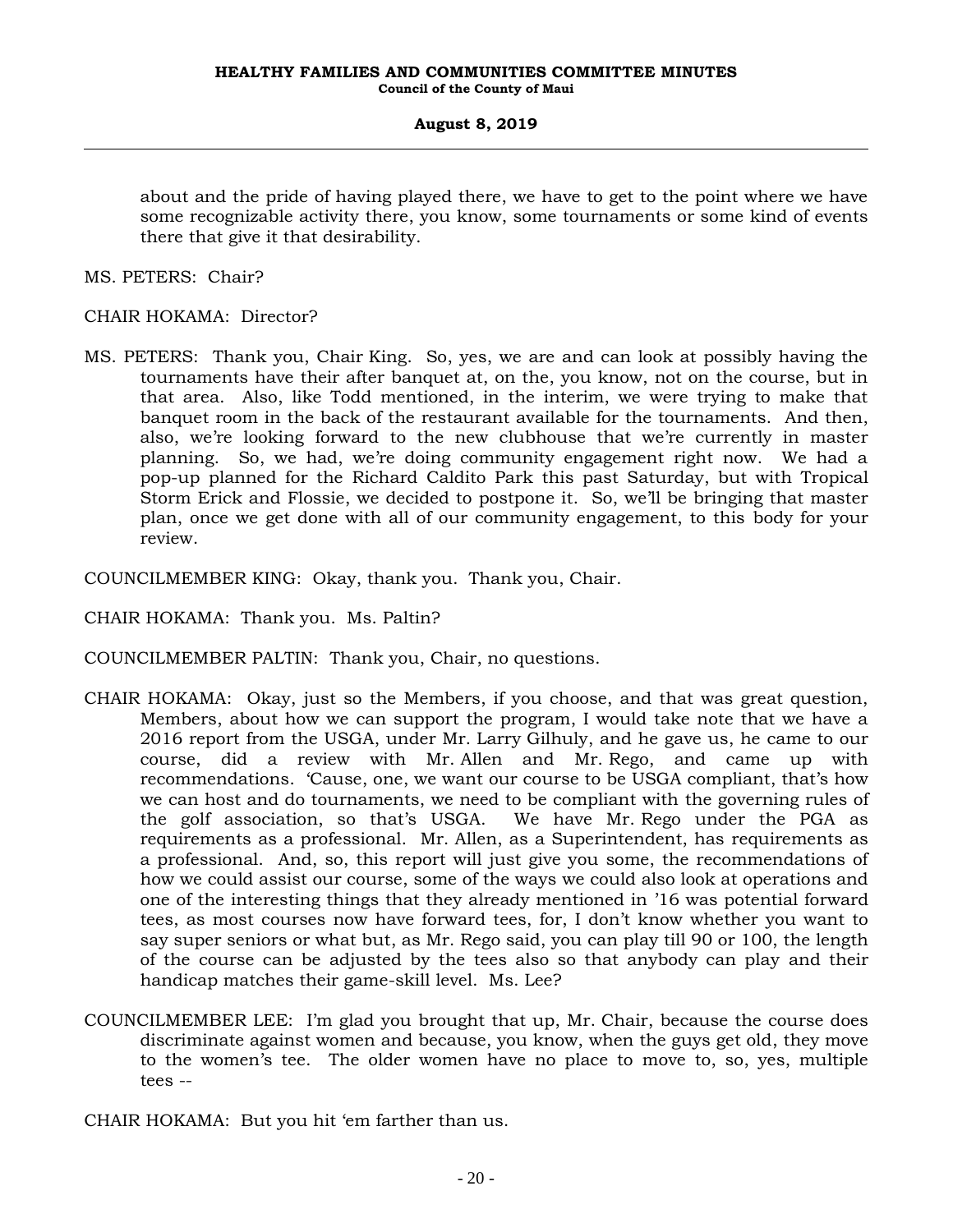- COUNCILMEMBER LEE: --would be very good. Huh? I don't know, I'm tired of giving them strokes, you know.
- CHAIR HOKAMA: Let me tell you how far Alice hits.
- COUNCILMEMBER LEE: Thank you, Mr. Chair. I hope something's done about that.
- CHAIR HOKAMA: Yeah, thank you. Ms. Sugimura, we can do, we're going to do one more round, but before that, Mr. Rego, you have any additional comments you'd like to share hearing the discussion?
- MR. REGO: One thing I forgot to say. We have a twilight rate presently at two o'clock. From 12:00 to 2:00, there's nobody around. We should move that up at least to one o'clock.
- CHAIR HOKAMA: Yeah, I think the private side has gone to one o'clock.
- MR. REGO: They're at 11:30 --
- CHAIR HOKAMA: Eleven thirty?
- MR. REGO: --and twelve o'clock. All our competition, Kahili, Maui Nui, Pukalani, 11:30, twelve o'clock on twilight.
- COUNCILMEMBER KING: Is that us in our twilight years or is that …
- CHAIR HOKAMA: It's when we usually provide the discount rates --
- MR. REGO: Yeah, you get the discount rates.
- CHAIR HOKAMA: --and everybody wants to wait for that discount rate.
- MR. REGO: Yeah, so, right now, like, we have some tourists playing, but they'll wait 'till two o'clock.
- CHAIR HOKAMA: Yeah, which means, you potentially may not complete all 18 holes, yeah. So, part of the things that we're going to be looking at is operations. If we allow golf and, let's say we go with sun, daylight time, so, let's say we say, up to 30 minutes past whatever is the official sunset. So, if it's 6:30, that means we feel we get nuff light till 7:00, then we need to match operations. We better have an employee there until seven o'clock, too, okay. If the course is open, we better have employees, because would be our good fortune that the guy will get hurt when there's no employee around and they're on our course. That's, okay, I won't tolerate that kind of liability exposure.

VICE-CHAIR SUGIMURA: Safety, yeah.

CHAIR HOKAMA: Yeah, operations needs to match staffing or vice versa. Yes, Director?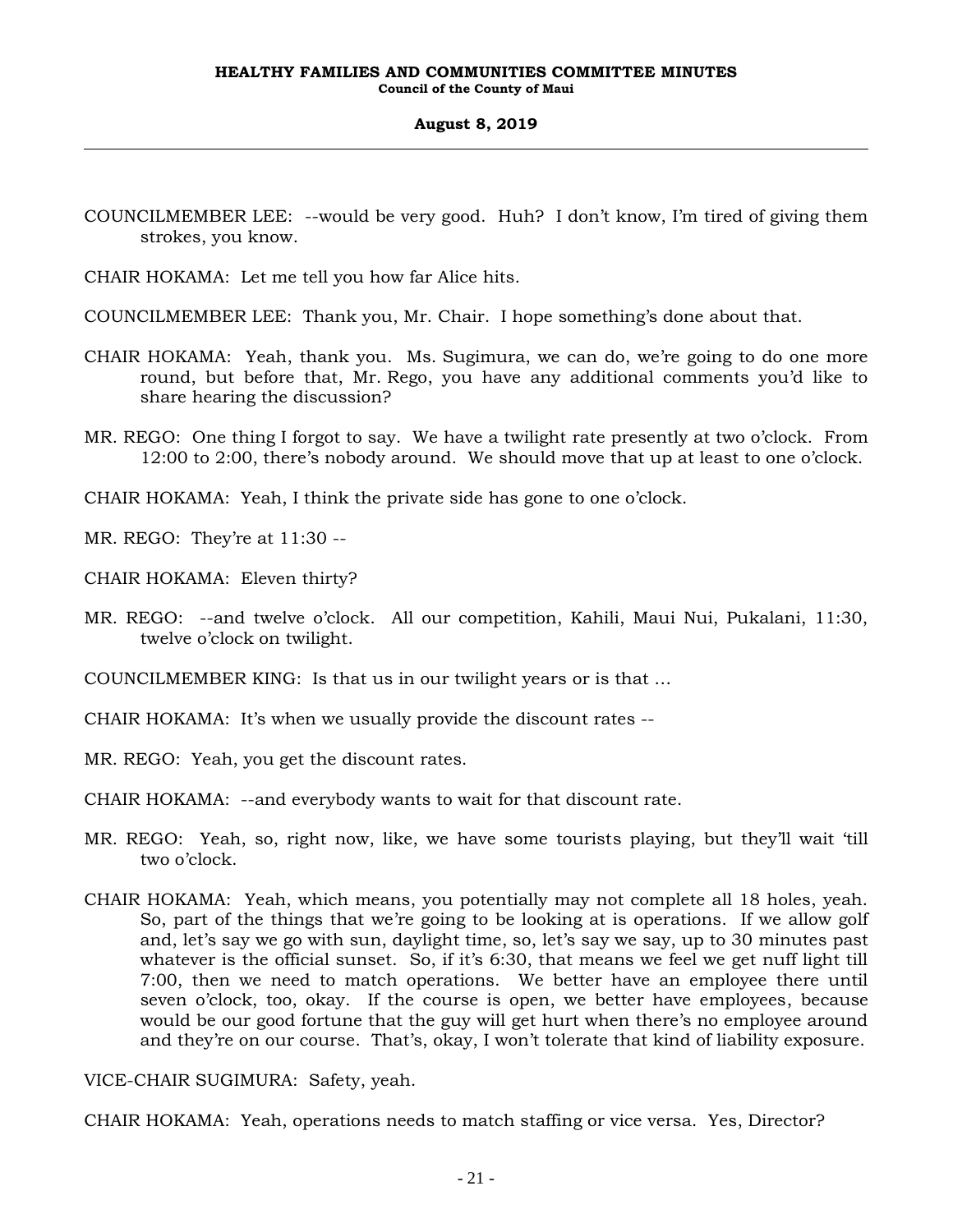MS. PETERS: Chair? So, we're looking into that. The Code definition of twilight does say that it is for play after 1:00, so, we'll be, we can already implement that --

MR. REGO: Awesome.

- MS. PETERS: --twilight rates to change it to one o'clock.
- CHAIR HOKAMA: Okay, good, yeah.
- MR. REGO: Awesome.
- CHAIR HOKAMA: But I'll allow, my proposed, I'm going to give the professionals a little bit more flexibility on the range for when twilight can start, because I would like us to be able to compete with our competitors. You know, if Mr. Allen finds out today, by next week Monday, all the other competitors is going to drop 10 percent, whatever, he's going to wait what, three months, six months, for us to make a change from Council. I know what it means for charts like that, we going to miss out on potential revenue, okay. So, I understand it, 'cause I was, I played Waiehu since 1963, the first time I played, okay. So, anything else, Mr. Rego?
- MR. REGO: No, that covers everything on rates, yeah.
- CHAIR HOKAMA: Okay. Ms. Sugimura, last question, last round for questions for this meeting.
- VICE-CHAIR SUGIMURA: By looking at this chart, now we know why whenever there was talk about increasing rates, we would hear from seniors. Look, they're so valuable, we must make sure we preserve their participation. No question.
- CHAIR HOKAMA: Okay, thank you. Ms. Kama?
- COUNCILMEMBER KAMA: Thank you, Chair. So, you know, so, in looking at the golf course, so, what is the mission of Waiehu Golf Course? Is it to, is that an economic engine for us, or is it a recreational engine for our community? I mean, which one is it, because …
- CHAIR HOKAMA: Great question, and I think you going have multiple answers because …

MR. REGO: Yes.

CHAIR HOKAMA: I'll ask Mr. Rego, 'cause for him, it's his bread and butter.

COUNCILMEMBER KAMA: Okay.

MR. REGO: I think it's a recreational first.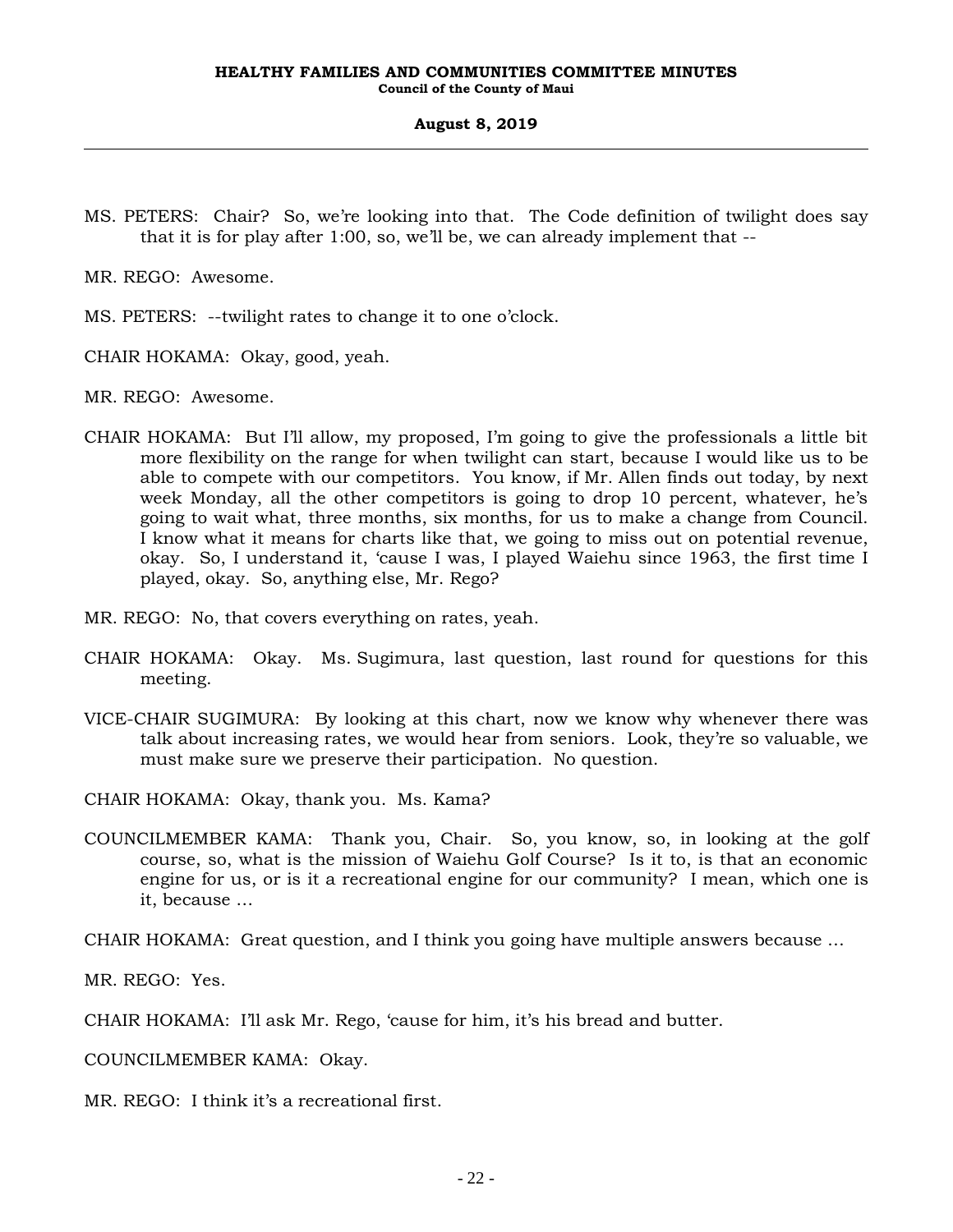COUNCILMEMBER KAMA: Okay.

MR. REGO: And, finally, you'd like to get the end result, you know.

COUNCILMEMBER KAMA: So, if I may --

CHAIR HOKAMA: Yes?

COUNCILMEMBER KAMA: --bearing that in mind, Chair, so, talk about a whole bunch of people up there, residents, non-residents, but what I don't see up there is our disabled population. I bring that up only because the only thing they have aside from Special Olympics, and you need coaches and they're hard to come by, but then they do have a bowling alley that they go to, you know, and it's really simple, and the kids go, they enjoy themselves, but it'd be cool if they could do golf. I guess they don't do golf, I'm not sure why but, is that something we could look into in the future?

CHAIR HOKAMA: We can ask the Department to investigate --

COUNCILMEMBER KAMA: Thank you.

CHAIR HOKAMA: --and see if, how --

COUNCILMEMBER KAMA: *. . .(inaudible). . .*

CHAIR HOKAMA: --the industry and whatnot approaches it.

COUNCILMEMBER KAMA: Okay.

CHAIR HOKAMA: I'm sure …

COUNCILMEMBER KAMA: Thank you, Chair.

CHAIR HOKAMA: Yeah, 'cause --

MR. REGO: I think …

- CHAIR HOKAMA: --I know there was a handicapped professional golfer that played tournament golf and he had an exemption where he was allowed a cart, because professional you have to walk the course, but I believe this one guy was given a exemption from the governing body. So, it can happen. I would say, I look at our course as for the total community, so, if there's ways we can incorporate, why not, as part of our healthy communities program, yeah. So, I'll let Department respond and then I'll ask Mr. Rego.
- MS. PETERS: Chair? Thank you. Thank you, Member Kama. So, we do have one ADA cart available. We just had a meeting with our Recreation Program Planner and our Inclusion Specialist in our Department and we are looking at promoting the golf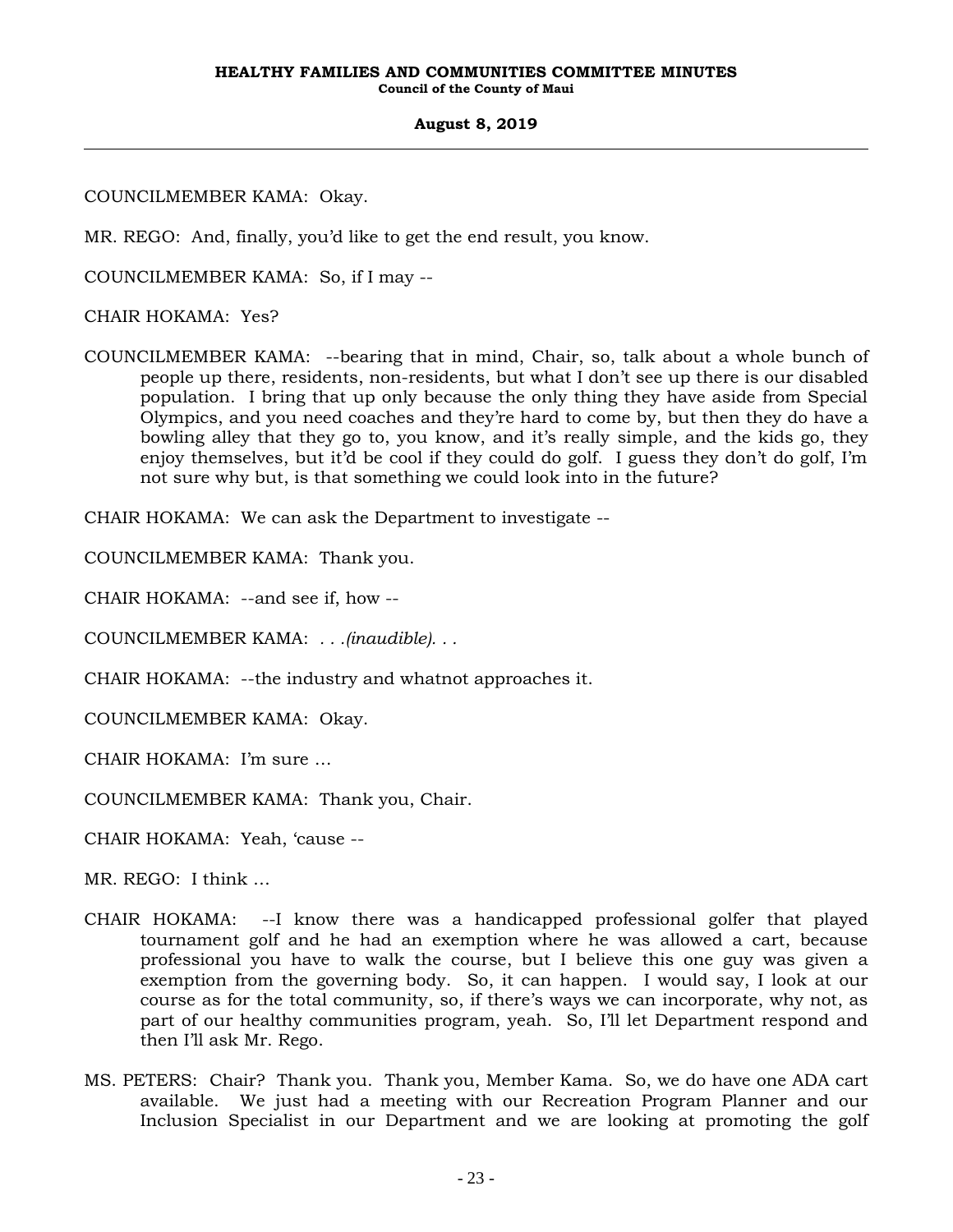course and having inclusion programs with our Department, so that was discussed and we're actively looking at that.

CHAIR HOKAMA: Thank you. Mr. Molina?

COUNCILMEMBER MOLINA: No, I'm done.

CHAIR HOKAMA: Thank you. Ms. Paltin?

COUNCILMEMBER PALTIN: I just was wondering about your online sign-ups, if there was going to be an app for that.

CHAIR HOKAMA: Hey, great question. Yes, Department?

- MS. PETERS: There'll be a log-in. So, yeah, you can, you would have to log into the site.
- COUNCILMEMBER PALTIN: I meant, like for your smart phone kind, where you can just press an app and …

MR. ALLEN: *. . .(inaudible). . .* --

CHAIR HOKAMA: Like Waiehu Golf app?

MR. ALLEN: -- every single mobile device.

COUNCILMEMBER PALTIN: Oh.

CHAIR HOKAMA: Can you repeat that, please, a little louder, Mr. Allen?

MR. ALLEN: I'm sorry. It's compatible with every single mobile device, as well as laptops, home computers, anything. So, when you pull it up, when you click on the link, it'll take you right to where you need to be, and you can book your time, but you do have to log in, you do have to create a user name and log in first to become semi associated with it and then put in your information, name, address, all that stuff, so we have you in record.

COUNCILMEMBER PALTIN: And then is that going to be linked to the SeeClickFix?

CHAIR HOKAMA: Director?

MS. PETERS: Chair? So, it'll be on our County website on the Parks' page.

COUNCILMEMBER PALTIN: Oh, okay.

MS. PETERS: Yeah, so, a separate link, 'cause the SeeClickFix is a, it goes to another site.

COUNCILMEMBER PALTIN: Okay.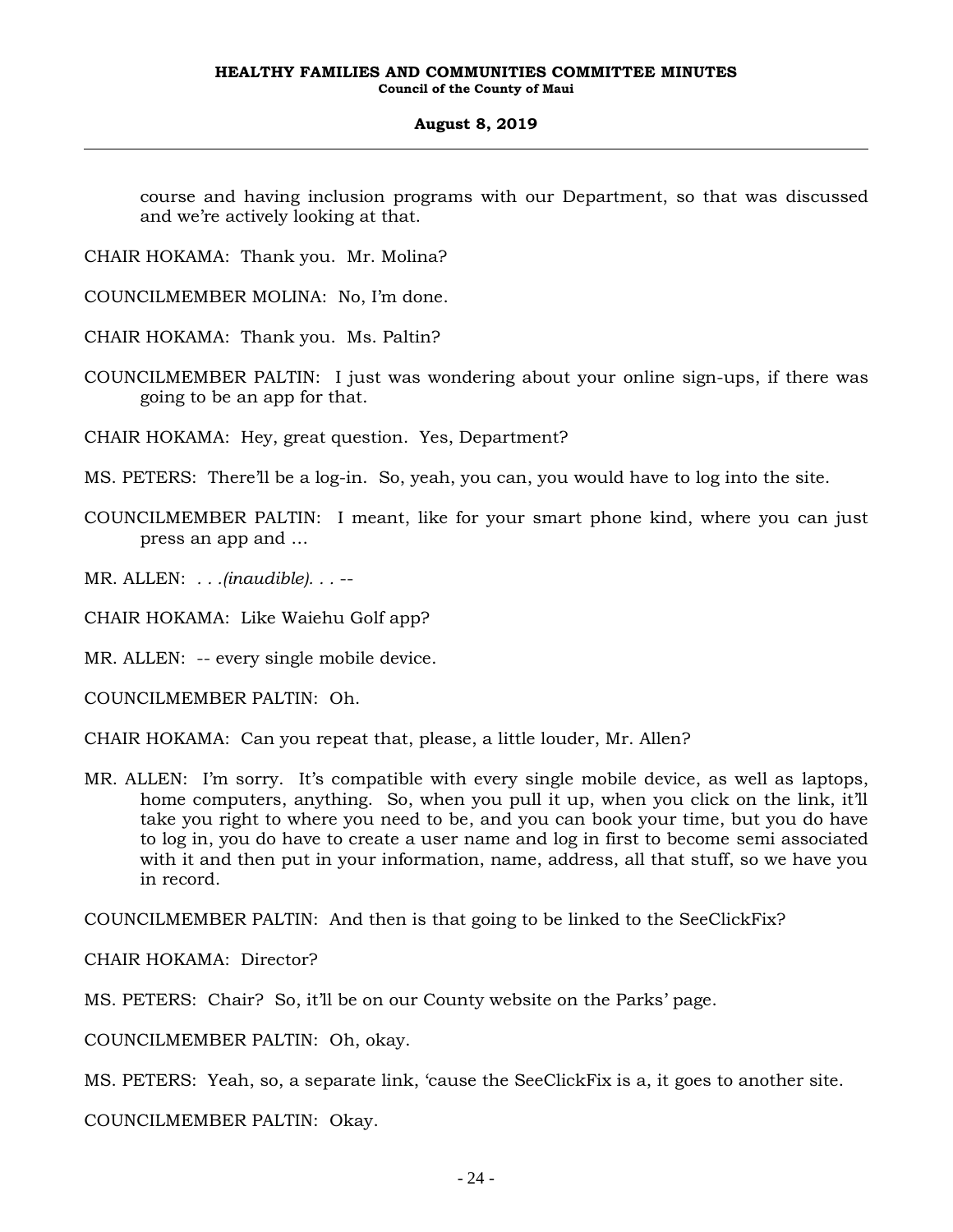CHAIR HOKAMA: Okay, thank you. Mr. Rego, we'll give you a last opportunity to share.

MR. REGO: I just wanted to tell Mrs. Kama something, basically, about Junior Golf. Two summers ago, for Summer PALS, I went to every Summer PAL facility and taught them golf. So, I went to Lahaina, Kihei, Upcountry, and Todd came out with me and had some other golf pros come out, and we went to every site and taught kids. Last year I went into Kahului Elementary and I spent two days there teaching kids, hoping we can get kids interesting in golf. The year before, I went into Waihee School. From first to sixth grade, I taught 600 kids. There were three of us professionals, my sister, and Wendell Paresa, from the County, and what we, I was noticing and I put stuff in the paper, I get some people coming back, but I figure if I introduce the kids, maybe at sixth grade, they're not interested, you know, they learn the game, but I noticed we have kids that played Junior Golf and quit and now they coming back, intermediate and high school because high school golf is growing. And I think that's one of the areas we need to develop more. And I think Maui has some great champions and a lot of kids got college scholarships --

CHAIR HOKAMA: Yes.

- MR. REGO: --through Waiehu, playing Waiehu, and growing up at Waiehu. And, that's it, thank you for calling me to come here and say a few words.
- CHAIR HOKAMA: Okay, well, we appreciate your input as our head professional. Mr. Allen, Director, any last comments you want to share this afternoon?
- MR. ALLEN: Thank you, I have no additional comments, I just appreciate everyone's time and listening to the presentation and all, discussing all the topics.
- CHAIR HOKAMA: Okay. Members, anything else? Again, with no objection, I'm going defer this item.

COUNCILMEMBERS: No objections.

## **COUNCILMEMBERS VOICED NO OBJECTIONS.** (Excused: KRF)

## **ACTION: DEFER PENDING FURTHER DISCUSSION.**

CHAIR HOKAMA: Okay, this item will be deferred. I will repost shortly and coming back with some recommendations for us to consider regarding the operations, how we can assist the Department, Mr. Allen, and Mr. Rego, 'cause I can tell you one thing, I've golfed almost every golf course in this State, Waiehu is a gem, the location, the level of competition, I mean, we have something of great assets, okay. So, we can turn it into like Wailua. Wailua is known because it held US Public Links championships, national championships, okay. There's no reason why Waiehu, with our assistance, cannot be also a site of public golf championships, from a public golf course. So, I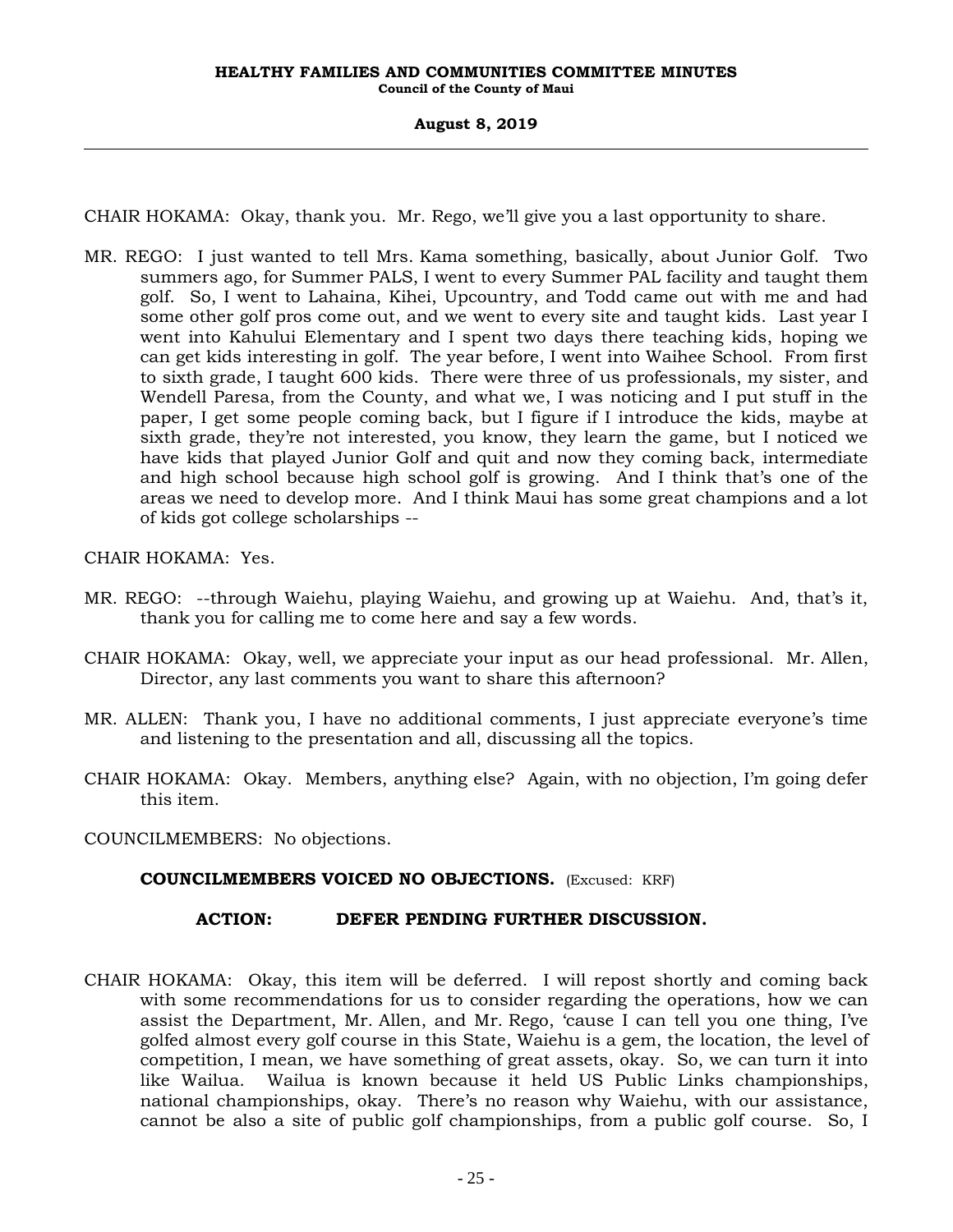**Council of the County of Maui** 

#### **August 8, 2019**

look forward to better times for the course. Okay, with nothing else, we are done, and we are adjourned. . . *. (gavel).* . .

**ADJOURN:** 2:38 p.m.

APPROVED:

PM Schame RIKI HOKAMA, Chair

Healthy Families and Communities Committee

hfc:min:190808:alp Transcribed by: Annette L. Perkett